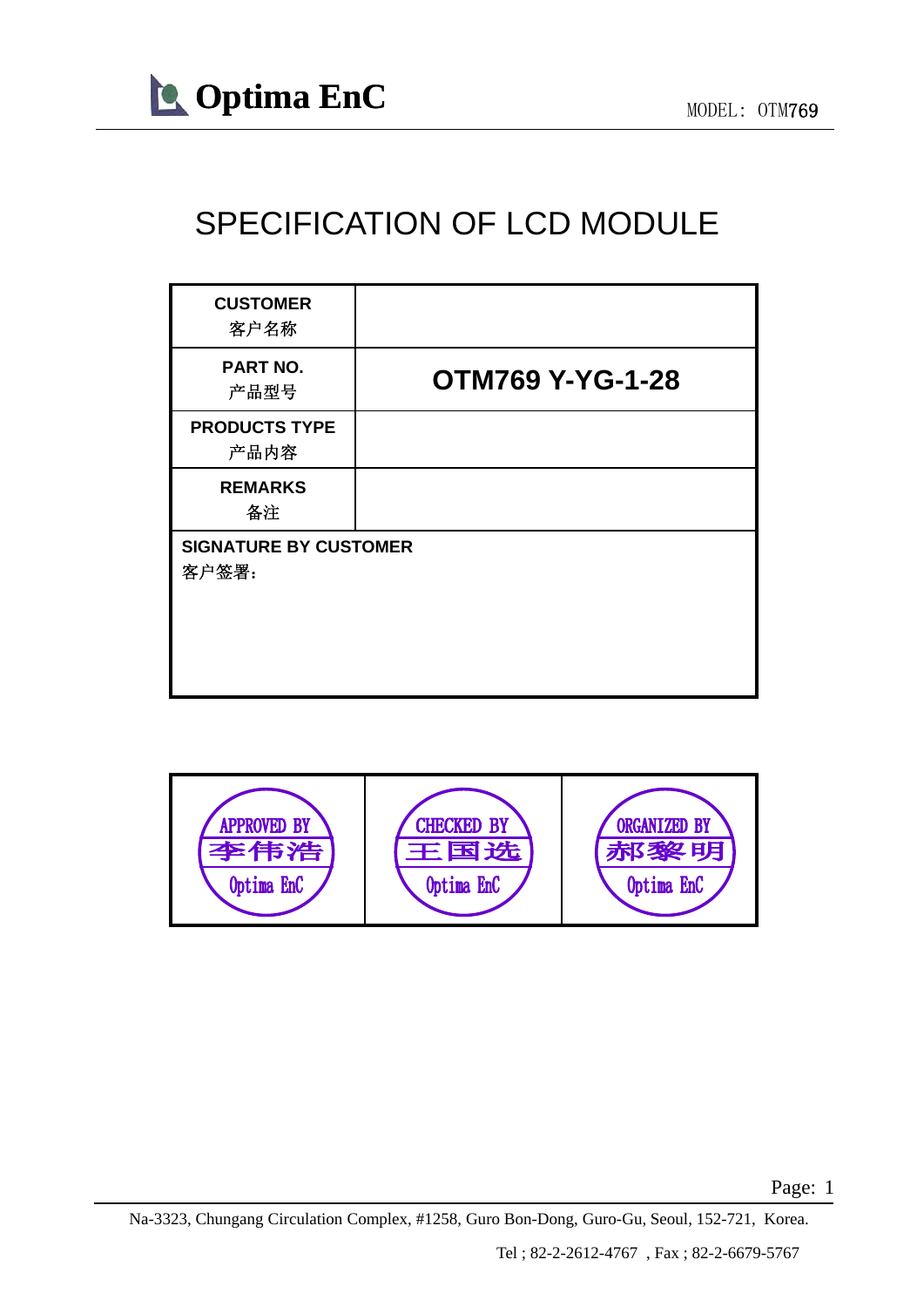

### LCM System

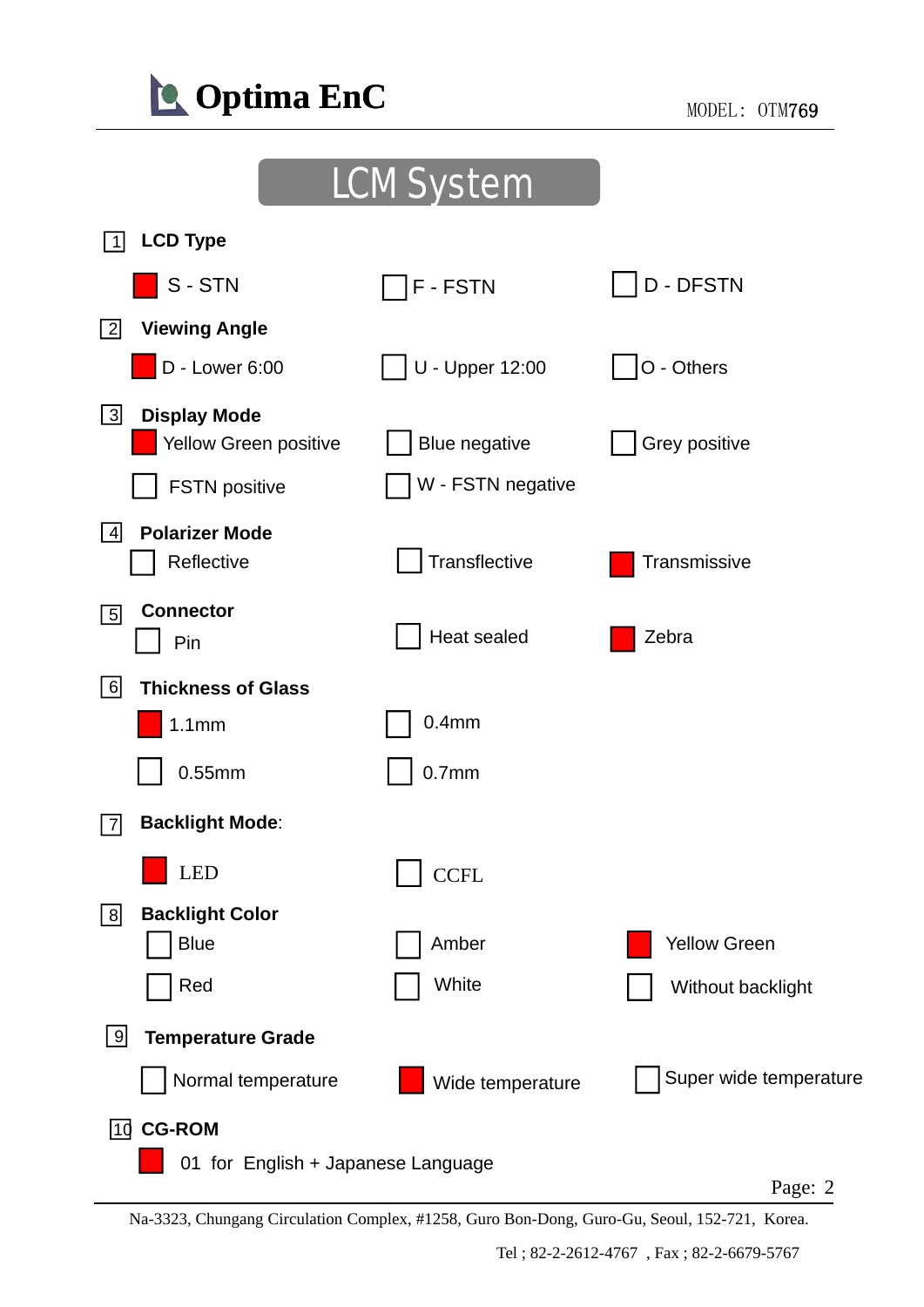

#### REVISION RECORD •REVISION

| REV.<br>NO. | REV.<br><b>DATE</b> | <b>DESCRIPTION OF REVISION</b>                                                        | <b>PAGE</b>    | <b>REMARK</b> |
|-------------|---------------------|---------------------------------------------------------------------------------------|----------------|---------------|
| 1.0         | 01/03/08            | <b>INITIAL RELEASE</b>                                                                | <b>ALL</b>     |               |
| 1.1         | 11/21/07            | Modify: OUTLINE DRAWING                                                               | 15             |               |
| 1.2         | 11/22/07            | Add on 15 Package information                                                         | 17             |               |
| 1.3         | 12/08/07            | 1、Add on 4.2LED ABSOLUTE MAXIMUM<br><b>RATINGS</b><br>2、Add on 4.2.2 LED POWER SOURCE | $\overline{7}$ |               |
|             |                     | 1、Add on 3.2 Environmental Absolute<br><b>Maximum Rating</b>                          | 6              |               |
|             |                     | 2. Add on 3.3 Electronic Static Discharge<br><b>Maximum Rating</b>                    | $\overline{7}$ |               |
| 1.4         | 10/09/08            | <b>Modify:LED Quantity</b><br>3 <sub>1</sub>                                          | 9              |               |
|             |                     | 4、Add on 13 QUALITY ASSURANCE                                                         | 17             |               |
|             |                     | 5、Add on STANDARD LCD MODULE<br><b>NUMBERING SYSTEM</b>                               | 28             |               |
|             |                     |                                                                                       |                |               |
|             |                     |                                                                                       |                |               |
|             |                     |                                                                                       |                |               |
|             |                     |                                                                                       |                |               |
|             |                     |                                                                                       |                |               |
|             |                     |                                                                                       |                |               |
|             |                     |                                                                                       |                |               |
|             |                     |                                                                                       |                |               |
|             |                     |                                                                                       |                |               |
|             |                     |                                                                                       |                |               |
|             |                     |                                                                                       |                |               |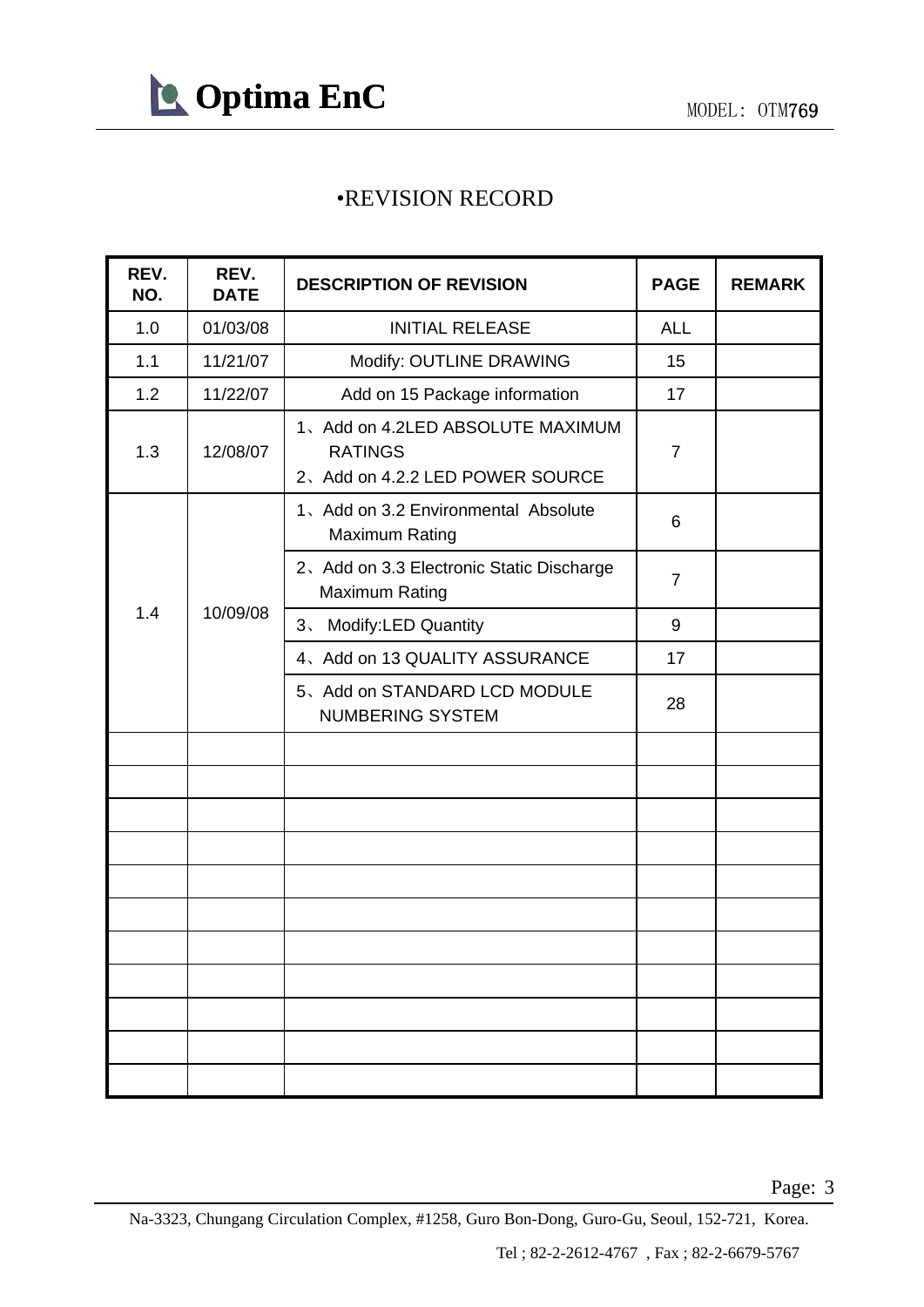

## **CONTENTS**

| 1.  |                  |    |
|-----|------------------|----|
| 2.  |                  |    |
| 3.  |                  |    |
| 4.  |                  |    |
| 5.  |                  |    |
| 6.  |                  |    |
| 7.  |                  |    |
| 8.  |                  | 12 |
| 9.  |                  | 13 |
| 10. |                  | 14 |
| 11. |                  | 15 |
| 12. |                  | 16 |
| 13. |                  |    |
| 14. |                  | 21 |
| 15. | <b>INTERFACE</b> |    |
| 16. |                  |    |
| 17. |                  | 24 |
| 18. |                  |    |
| 19. |                  |    |
|     | Page: 4          |    |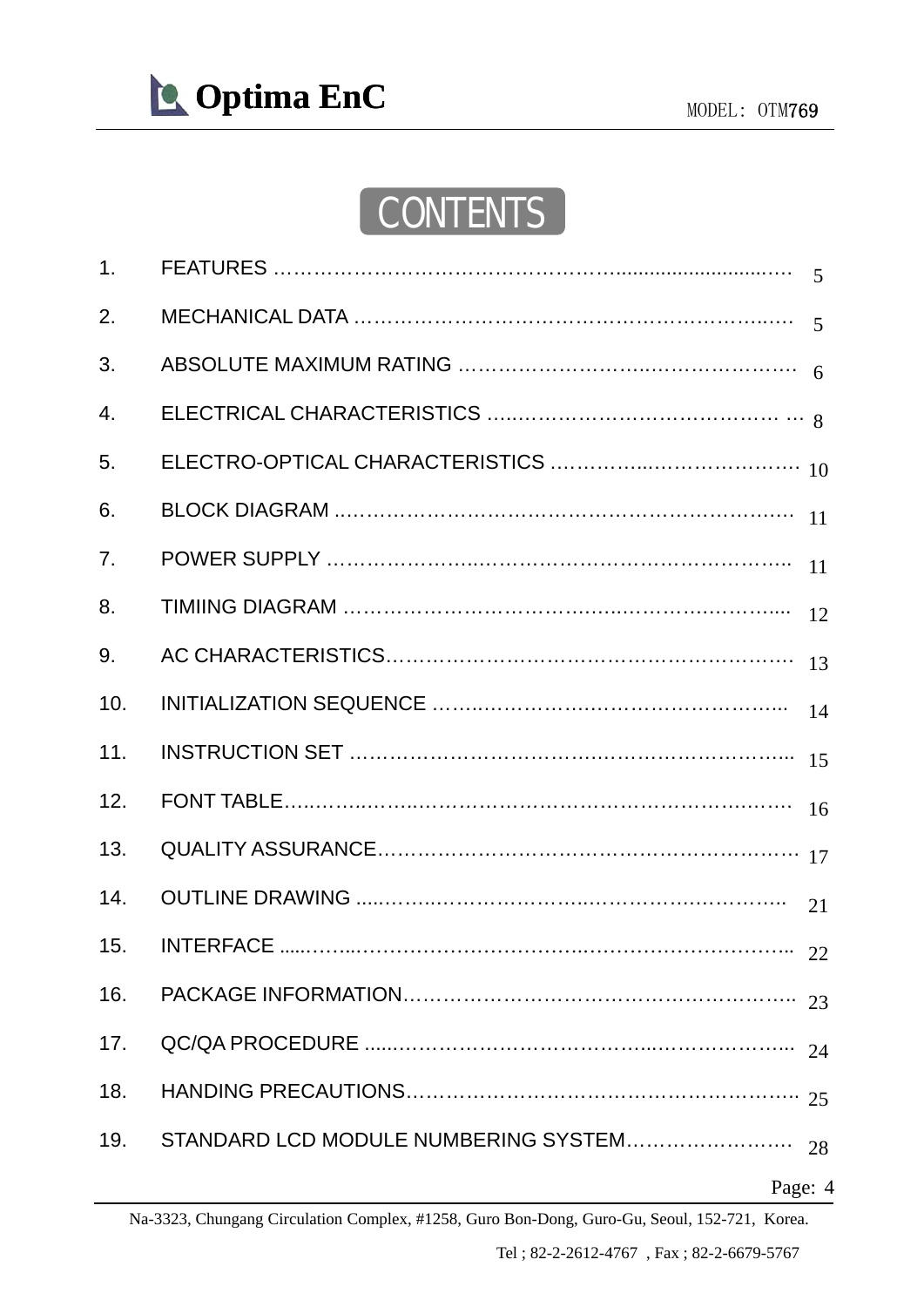

# **1. FEATURES**

| Display construction  | 20 Characters           |
|-----------------------|-------------------------|
| Display mode          | STN(Y/G)                |
| Display type          | <b>Positive Transr</b>  |
|                       | LED/(Y/G)4.2V           |
| Viewing direction     | 6 o'clock               |
| Operating temperature | -20 to $70^{\circ}$ C   |
| Storage temperature   | $-30$ to $80^{\circ}$ C |
|                       | <b>SPLC780D-01</b>      |
| Driving voltage       | Single power            |
| Driving method        | 1/16 duty, 1/5 k        |
|                       | COB (Chip On            |
| Number of data line   | 4/8-bit parallel        |
|                       | <b>PIN</b>              |
|                       |                         |

20 Characters \* 4 Lines STN(Y/G) Positive Transmissive -20 to 70℃ -30 to 80℃ SPLC780D-01 or Eequivalence Single power 1/16 duty, 1/5 bias COB (Chip On Board) 4/8-bit parallel PIN

## 2. MECHANICAL DATA

| <b>ITEM</b>               |              | <b>WIDTH</b> | <b>HEIGHT</b> | <b>THICKNES</b><br>S | <b>UNIT</b> |
|---------------------------|--------------|--------------|---------------|----------------------|-------------|
|                           | Module size  | 98.0<br>60.0 |               | $14.0$ (MAX)         | mm          |
|                           | Viewing area | 76.0         | 25.2          |                      | mm          |
|                           | Construction |              | $5*7$         |                      | dots        |
| character                 | <b>Size</b>  | 2.95         | 4.75          |                      | mm          |
|                           | Pitch        | 3.55         | 5.35          |                      | mm          |
| Dot                       | <b>Size</b>  | 0.55         | 0.55          |                      | mm          |
|                           | Pitch        | 0.60         | 0.60          |                      | mm          |
| Diameter of mounting hole |              |              | $\Phi$ 2.5    |                      | mm          |
|                           | Weight       |              | About 90      |                      | g           |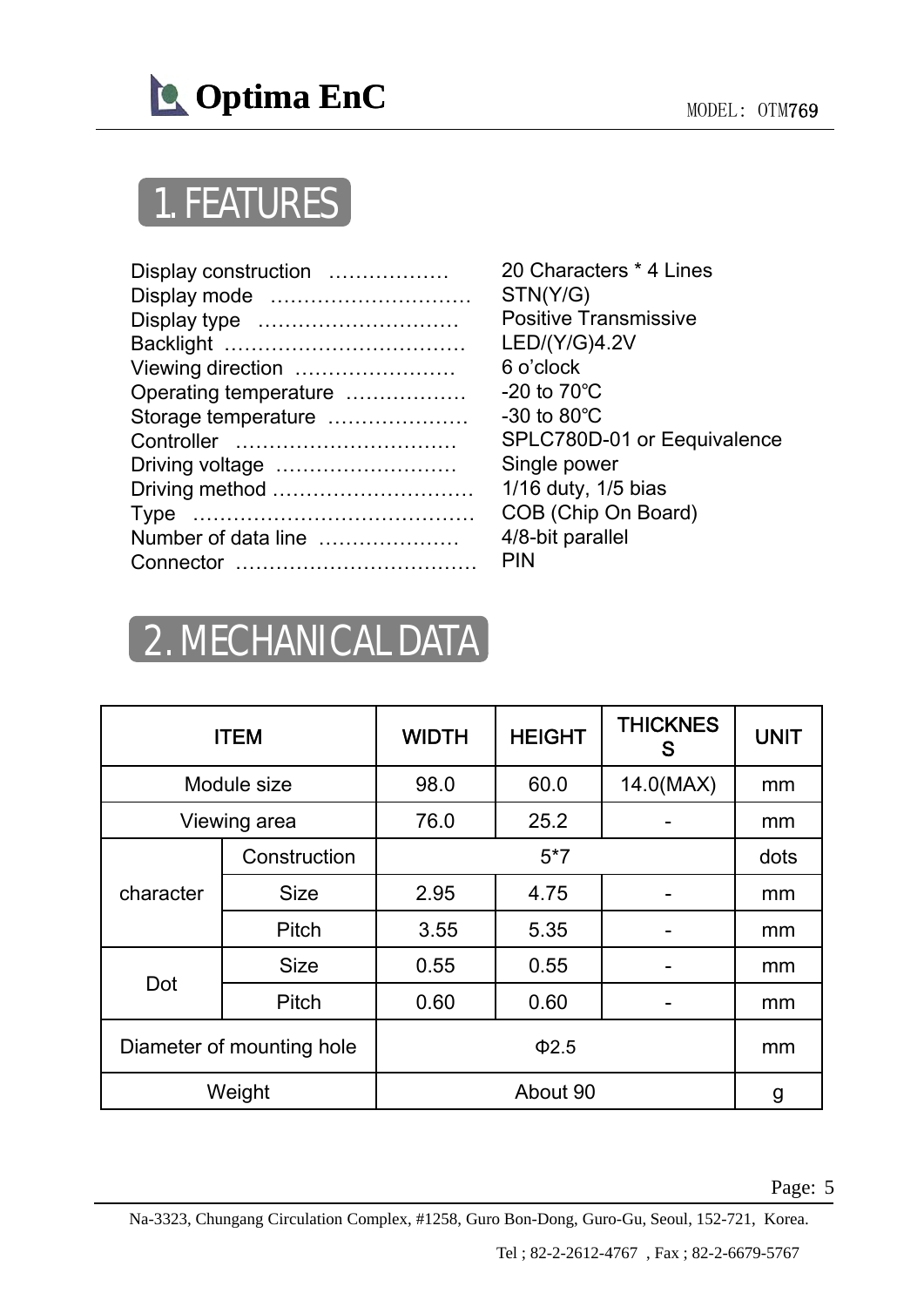## 3 ABSOLUTE MAXIMUM RATINGS 3.

### 3.1 Electrical Absolute Maximum Rating

 $(TA = 25, Vss=0V)$ 

| Item                                   | Symbol           | MIN.     | Max.      | Unit |
|----------------------------------------|------------------|----------|-----------|------|
| Supply Voltage (Logic)                 | <b>VDD-VSS</b>   | 0        | 7.0       | V    |
| <b>Supply Voltage</b><br>(LCD Driveer) | V <sub>LCD</sub> | $VDD-12$ | $VDD+0.3$ | V    |
| Input Voltage                          | V <sub>IN</sub>  | $-0.3$   | $VDD+0.3$ |      |
| Operating temperature                  | Top              | $-20$    | 70        | °C   |
| Storage temperature                    | Tsto             | $-30$    | 80        | °C   |

### 3 2 Environmental Absolute Maximum Rating 3.2

|              |       | Operating            |         | Storage  |                      |  |
|--------------|-------|----------------------|---------|----------|----------------------|--|
| <b>Item</b>  | Min.  | Max.                 | Min.    | Max.     | Comment              |  |
| Ambient temp | $-20$ | $+70$                | $-30$   | $+80$    | Note(1)              |  |
| Humidity     |       | Note(2)              | Note(2) |          | Without condensation |  |
| Vibration    |       | 4.9M/S <sup>2</sup>  |         | 19.6M/S2 | XYZ direction        |  |
| Shock        |       | 29.4M/S <sup>2</sup> |         | 490M/S2  | XYX direction        |  |

Note(1) Ta=0℃: 50 Hr Max.

Note(2)  $Ta \leq 40^{\circ}C$ : 90%RH Max.

Ta≧40℃: Absolue humidity must be lower than the humidity of 90%RH@40℃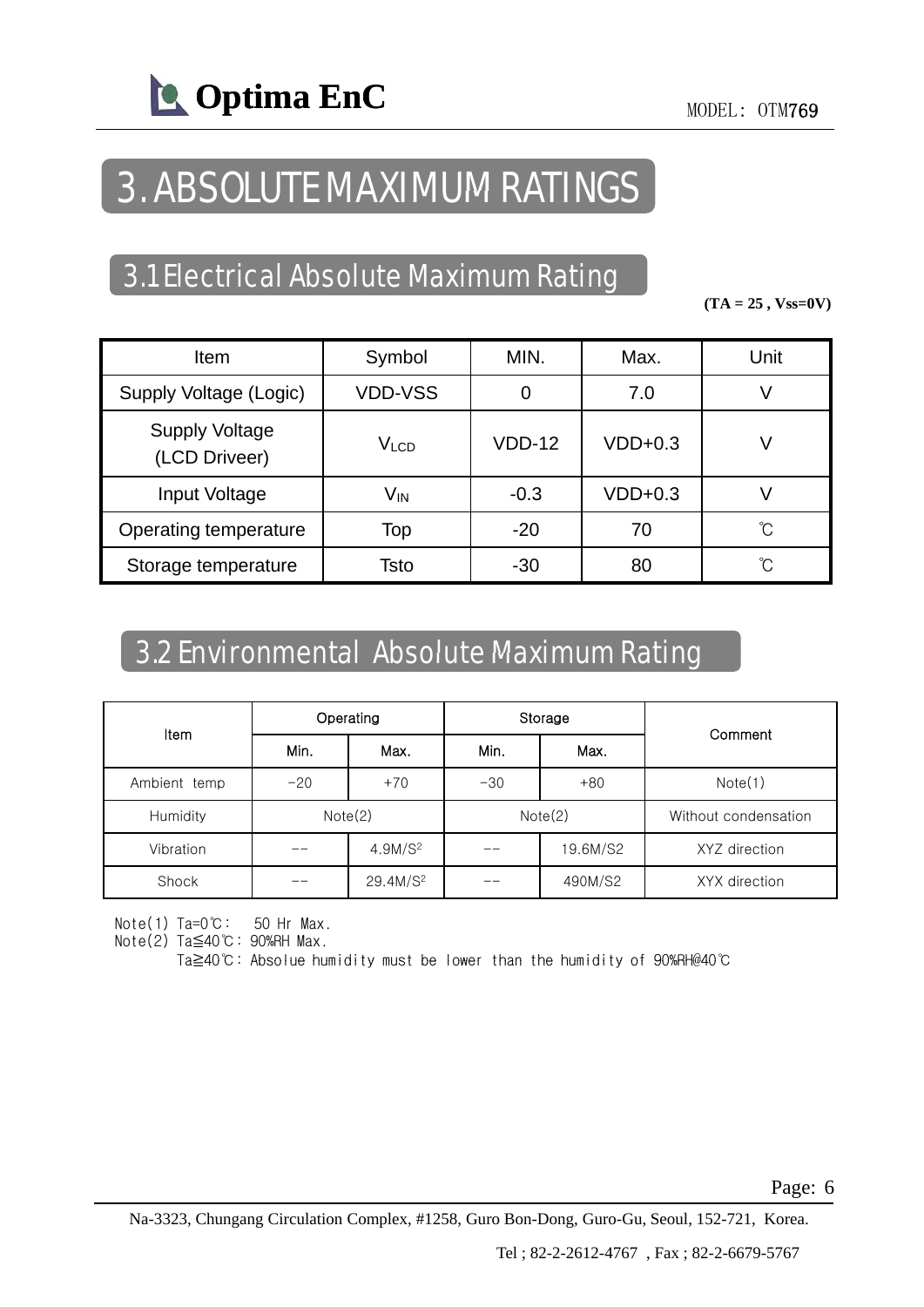

### 3.3 Electronic Static Discharge Maximum Rating

### ESD Test Method : IEC-1000-4-2

| ltem                | Description                                                                                      |                                                |  |  |
|---------------------|--------------------------------------------------------------------------------------------------|------------------------------------------------|--|--|
| Testing environment | Ambient temperature : 15℃ to 35℃<br>Humidity : $30\%$ to $60\%$                                  |                                                |  |  |
|                     | $LCM(E.U.T)$ : Power up                                                                          |                                                |  |  |
| Testing equipment   | Manufacture: Noiseken, Model No. ESD                                                             |                                                |  |  |
| Testing condition   | See drawing 1                                                                                    |                                                |  |  |
| Direct discharge    | 0 to $\pm$ 6KV                                                                                   | Discharge point, see drawing2                  |  |  |
| Indirect discharge  | 0 to $\pm$ 12KV<br>Discharge point, see drawing1                                                 |                                                |  |  |
| Pass condition      | No malfunction of unit. Temporary malfunction of unit<br>which can be recovered by system reset. |                                                |  |  |
| Fail condition      |                                                                                                  | Non. Recoverable malfunction of LCM or system. |  |  |

### FIG1 ESD Testing Equipment



Direct Contact Discharge / Contact Point : A,B,C,D



Page: 7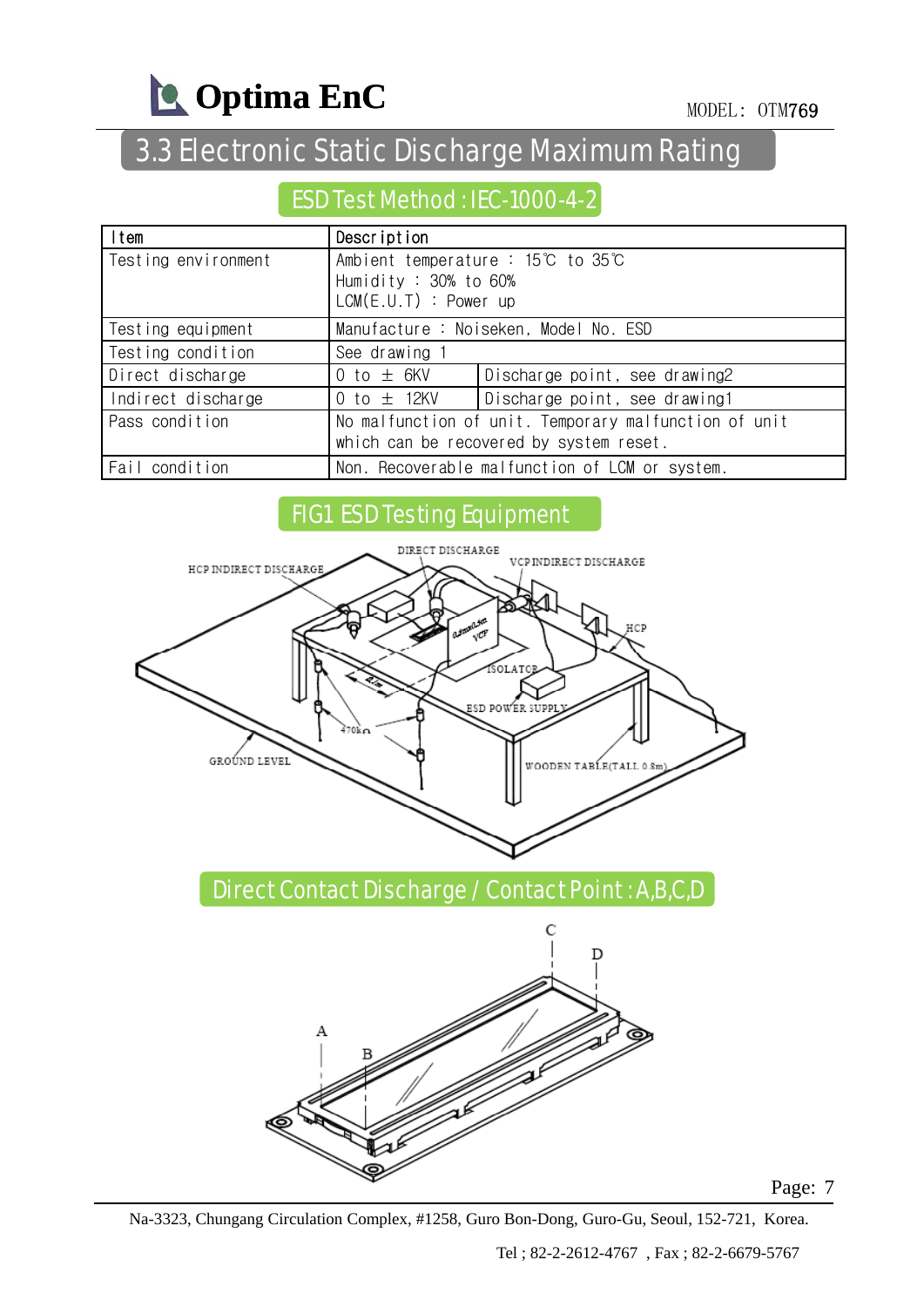

# 4. ELECTRICAL CHARACTERISTICS

#### **(VDD = 4.5 to 5.5V , TA = 25 )**

| Characteristic                 | Symbol                                                | Condition                                                                       | Min           | Typ                      | Max         | Unit |  |
|--------------------------------|-------------------------------------------------------|---------------------------------------------------------------------------------|---------------|--------------------------|-------------|------|--|
| Operating Voltage              | $V_{DD}$                                              |                                                                                 | 4.5           | $\overline{\phantom{0}}$ | 5.5         | V    |  |
| Operating Current              | <b>PDD</b>                                            | Internal oscillation or<br>external clock ( $V_{DD}$ = 5.0V,<br>$fosc = 270kHz$ | ÷.            | 0.35                     | 0.6         | mA   |  |
| Input Voltage (1)              | $V_{\text{I}H1}$                                      |                                                                                 | 2.2           | $\overline{a}$           | $V_{DD}$    | V    |  |
| (except OSC1)                  | $V_{\parallel 1}$                                     |                                                                                 | $-0.3$        | $\overline{\phantom{0}}$ | 0.6         |      |  |
| Input Voltage (2)              | $V_{IH2}$                                             |                                                                                 | $V_{DD}$ -1.0 | $\overline{\phantom{0}}$ | $V_{DD}$    | V    |  |
| (OSC1)                         | $V_{IL2}$                                             |                                                                                 | $-0.2$        | $\overline{\phantom{0}}$ | 1.0         |      |  |
| Output Voltage (1)             | $V_{OH1}$                                             | $I_{OH} = -0.205mA$                                                             | 2.4           | -                        |             | V    |  |
| (DB0 to DB7)                   | $V_{OL1}$                                             | $I_{\text{Cl}} = 1.2 \text{mA}$                                                 |               | $\overline{\phantom{0}}$ | 0.4         |      |  |
| Output Voltage (2)             | $V_{OH2}$                                             | $I_{\odot} = -40 \mu A$                                                         | $0.9V_{DD}$   | -                        |             | V    |  |
| (except DB0 to DB7)            | $V_{OL2}$                                             | $I_{\odot} = 40 \mu A$                                                          |               | $\overline{a}$           | $0.1V_{DD}$ |      |  |
|                                | $\mathrm{Vd}_{\mathrm{COM}}$                          | $I_{\odot}$ = ±0.1mA                                                            |               |                          | 1           |      |  |
| Voltage Drop                   | $\text{Vd}_{\text{SEG}}$                              |                                                                                 | ۰             | $\overline{\phantom{0}}$ | 1           | V    |  |
| Input Leakage Current          | $I_{LKG}$                                             | $V_{\text{IN}}$ = 0V to $V_{\text{DD}}$                                         | -1            | $\overline{\phantom{0}}$ | 1           |      |  |
| Input Low Current              | I <sub>IL</sub>                                       | $V_{IN}$ = 0V, $V_{DD}$ = 5V (pull<br>up)                                       | $-50$         | $-125$                   | $-250$      | μA   |  |
| Internal Clock (external<br>Rf | $\mathsf{f}_{\mathsf{OSC1}}$                          | $Rf = 91k\Omega \pm 2\% (V_{DD} = 5V)$                                          | 190           | 270                      | 350         | kHz  |  |
|                                | $t_{\rm{OSC}}$                                        |                                                                                 | 125           | 270                      | 350         | kHz  |  |
| <b>External Clock</b>          | duty                                                  |                                                                                 | 45            | 50                       | 55          | %    |  |
|                                | $\mathfrak{t}_{\mathsf{R}},\mathfrak{t}_{\mathsf{F}}$ |                                                                                 |               | $\overline{a}$           | 0.2         | μA   |  |
| <b>LCD Driving Voltage</b>     | $V_{LCD}$                                             | $V_{DD}$ -V5 (1/5, 1/4 bias)                                                    | 3.0           | ٠                        | 13.0        | V    |  |

Page: 8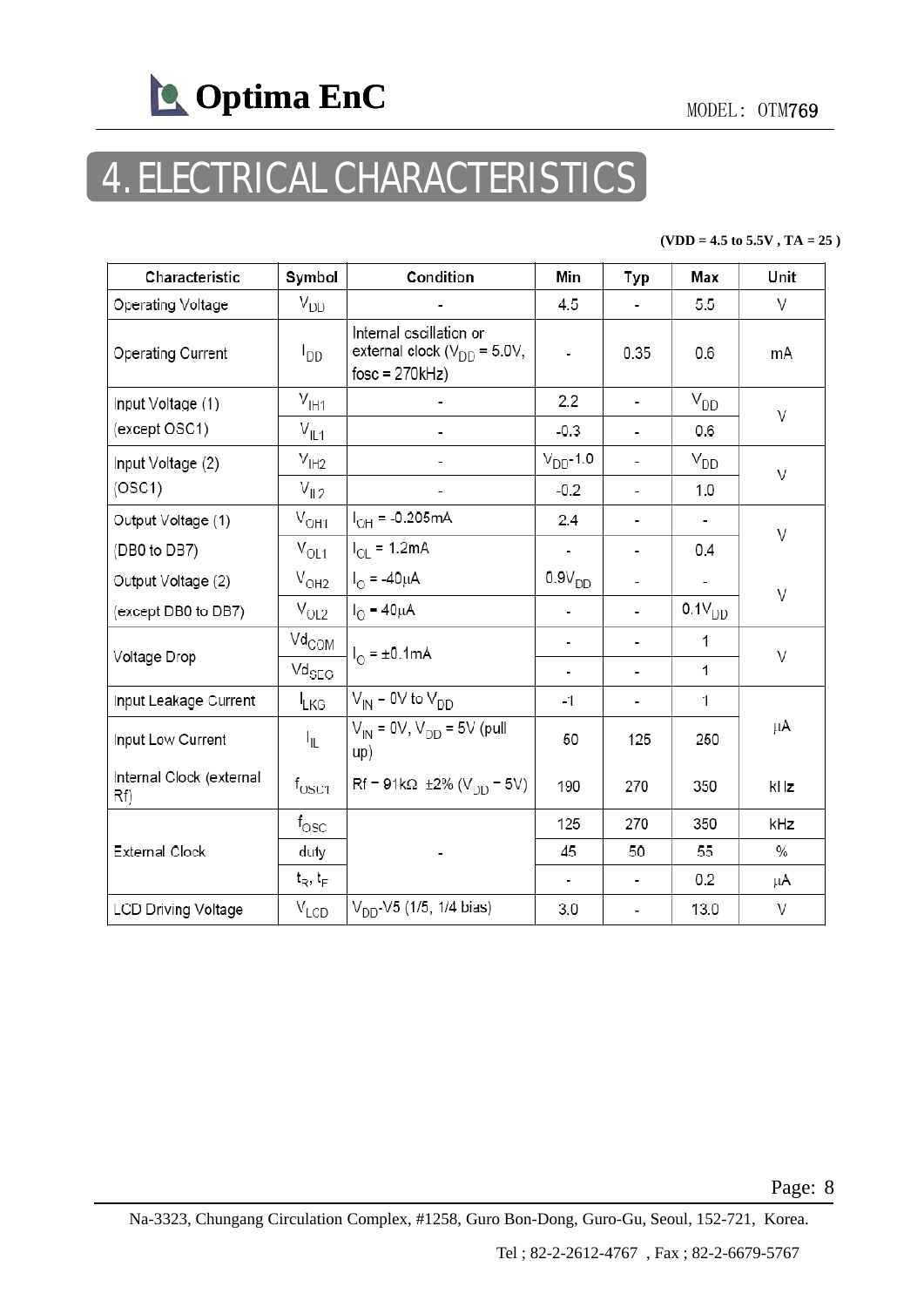

### 4.1 LED ELECTRICAL/OPTLCAL CHARACTERISTICS

| Item                     | Symbol             | min | typ | max | Unit            | Condition       |
|--------------------------|--------------------|-----|-----|-----|-----------------|-----------------|
| Forward Voltage          | Vf                 | 4.0 | 4.2 | 4.4 | V               | $If = 240$ mA   |
| Reverse Current          | Ir                 |     |     | 180 | uA              | $Vr = 5V$       |
| Dominant wave length     | $\lambda$ p        | 568 | 570 | 574 | nm              | If= $240$<br>mA |
| Spectral Line Half width | $\Delta$ $\lambda$ |     | 30  |     | nm              | $If = 240mA$    |
| Luminance                | Lv                 |     | 190 |     | $\text{cd/m}^2$ | If= $240$ mA    |

### 4.2LED ABSOLUTE MAXIMUM RATINGS

| Item                             | Symbol | Condition          | Rating | Unit |
|----------------------------------|--------|--------------------|--------|------|
| Reverse Voltage                  | Vr     | Ta=25 $\degree$ C  |        |      |
| Absolute maximum forward current | Ifm    | Ta= $25^{\circ}$ C | 480    | mA   |
| Power description                | pd     | Ta= $25^{\circ}$ C | 2400   | mW   |

### 4.2.1 LED ARRAY BLOCK DIAGRAM ( LED DICE 2×24= 48 dices )



### 4.2.2 LED POWER SOURCE

|  | Option  | Power source    | Jumper setting |  |
|--|---------|-----------------|----------------|--|
|  |         | 15A/16K         | R9、R11-R13     |  |
|  |         | 15K/16A         | R8、R10、R12、R13 |  |
|  |         | VDD/VSS         | R9、R11-R15     |  |
|  | FRM GND | R <sub>16</sub> |                |  |

Page: 9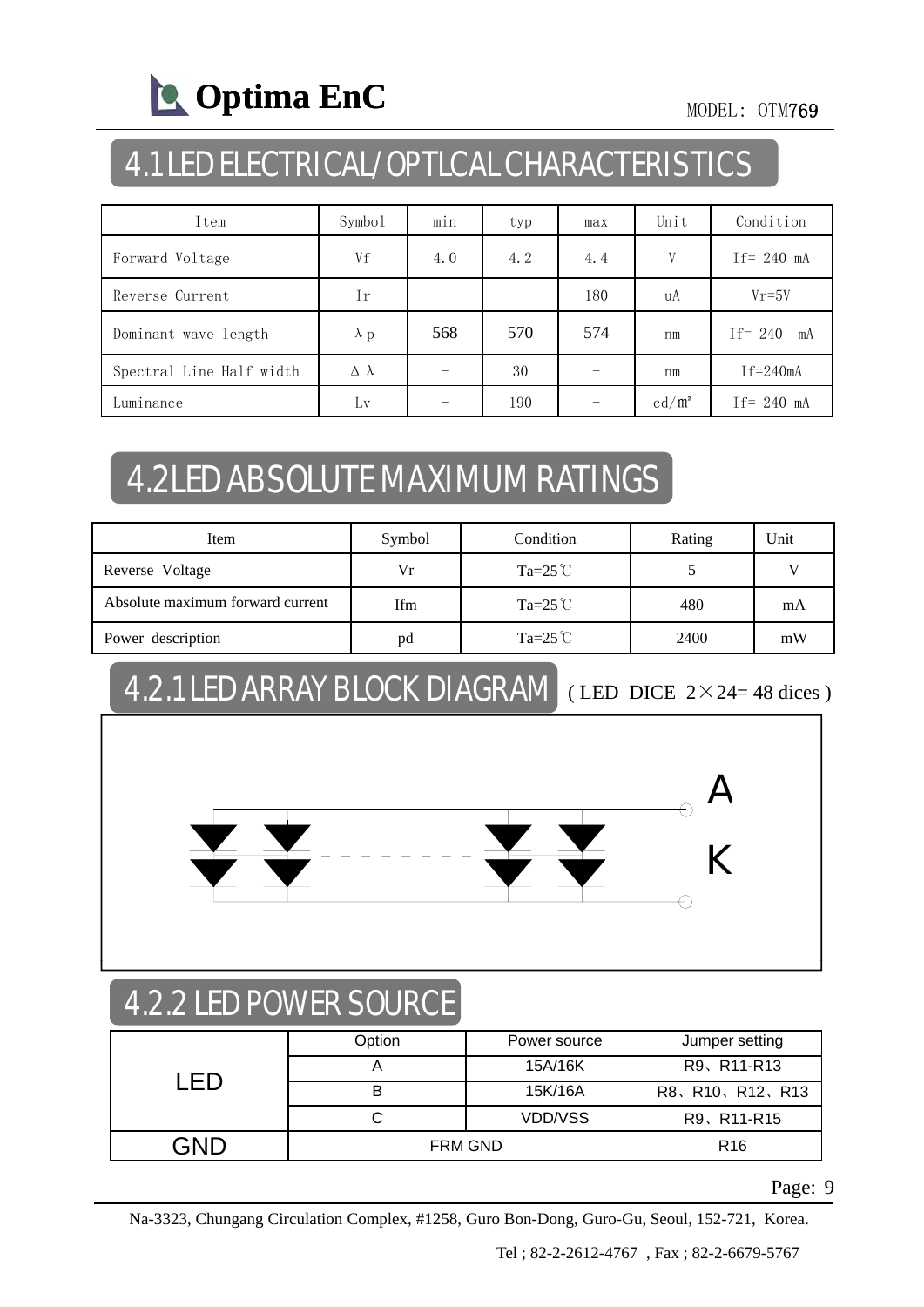

## 5. ELECTRO-OPTICAL CHARACTERISTI

| <b>ITEM</b>             | <b>SYMBO</b> | <b>CONDITION</b> | MIN.        | TYP. | MAX. | <b>UNIT</b> | NOT<br>E       |
|-------------------------|--------------|------------------|-------------|------|------|-------------|----------------|
| Contrast ratio          | Κ            | $\varphi = 0$    | 1.4         | 4    |      |             |                |
| Response time<br>(rise) | Tr           | $\varphi = 1$    |             | 130  |      | ms          | 2              |
| Response time (fall)    | Τf           | $\varphi = 2$    |             | 130  |      | ms          | $\overline{2}$ |
|                         | φ            | $K \geq 1.4$     | $-40 - +10$ |      |      |             | 3              |
| Viewing angle           | θ            |                  | $-30 - +30$ |      |      | deg.        |                |

#### **Note 1: Definition of Contrast Ratio "K"**



#### **Note 2: Definition of Optical Response Time**



### **Note 3: Definition of Viewing Angle**



Please select either top or bottom viewing angle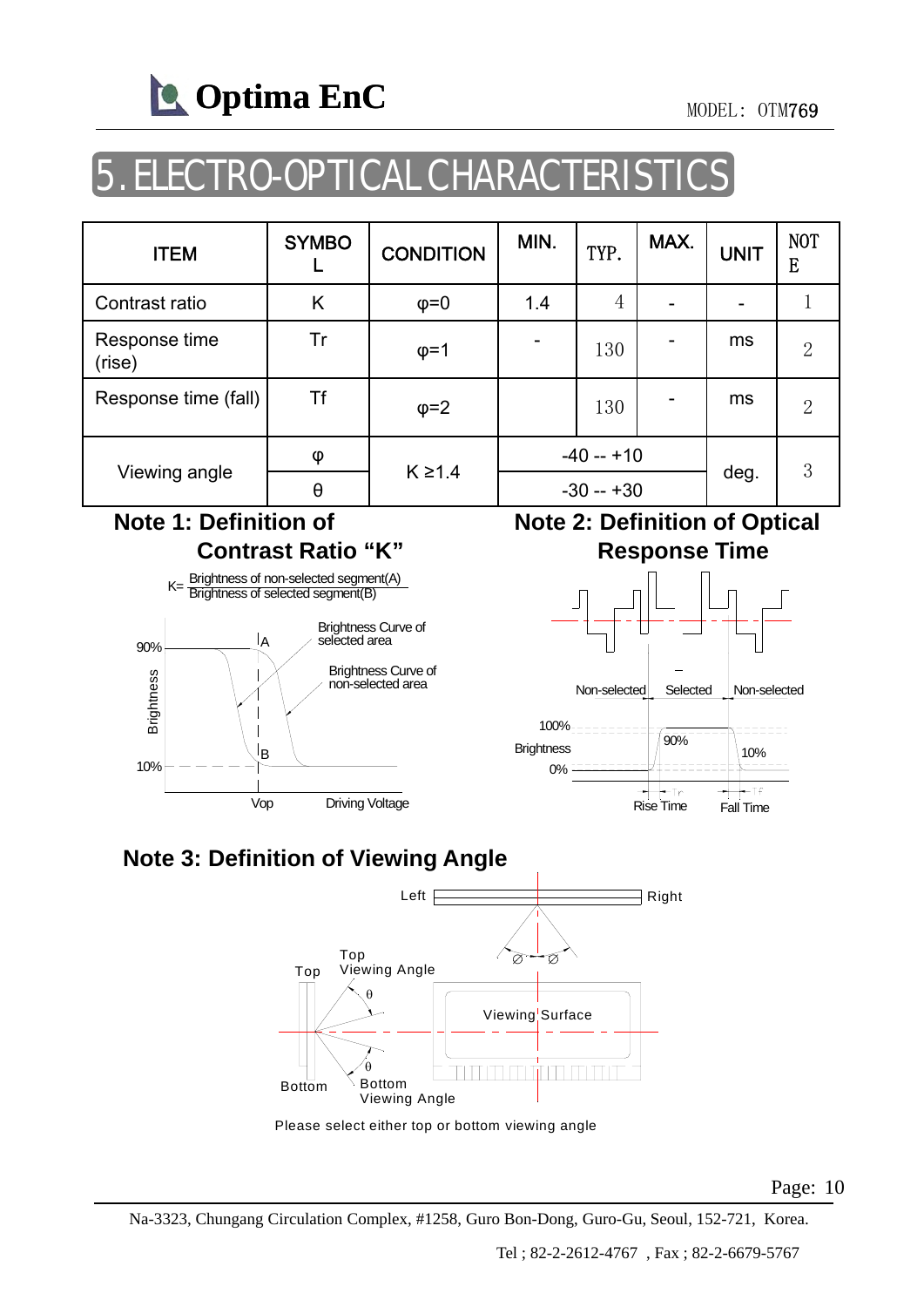

# **6. BLOCK DIAGRAM**



## **7. POWER SUPPL**

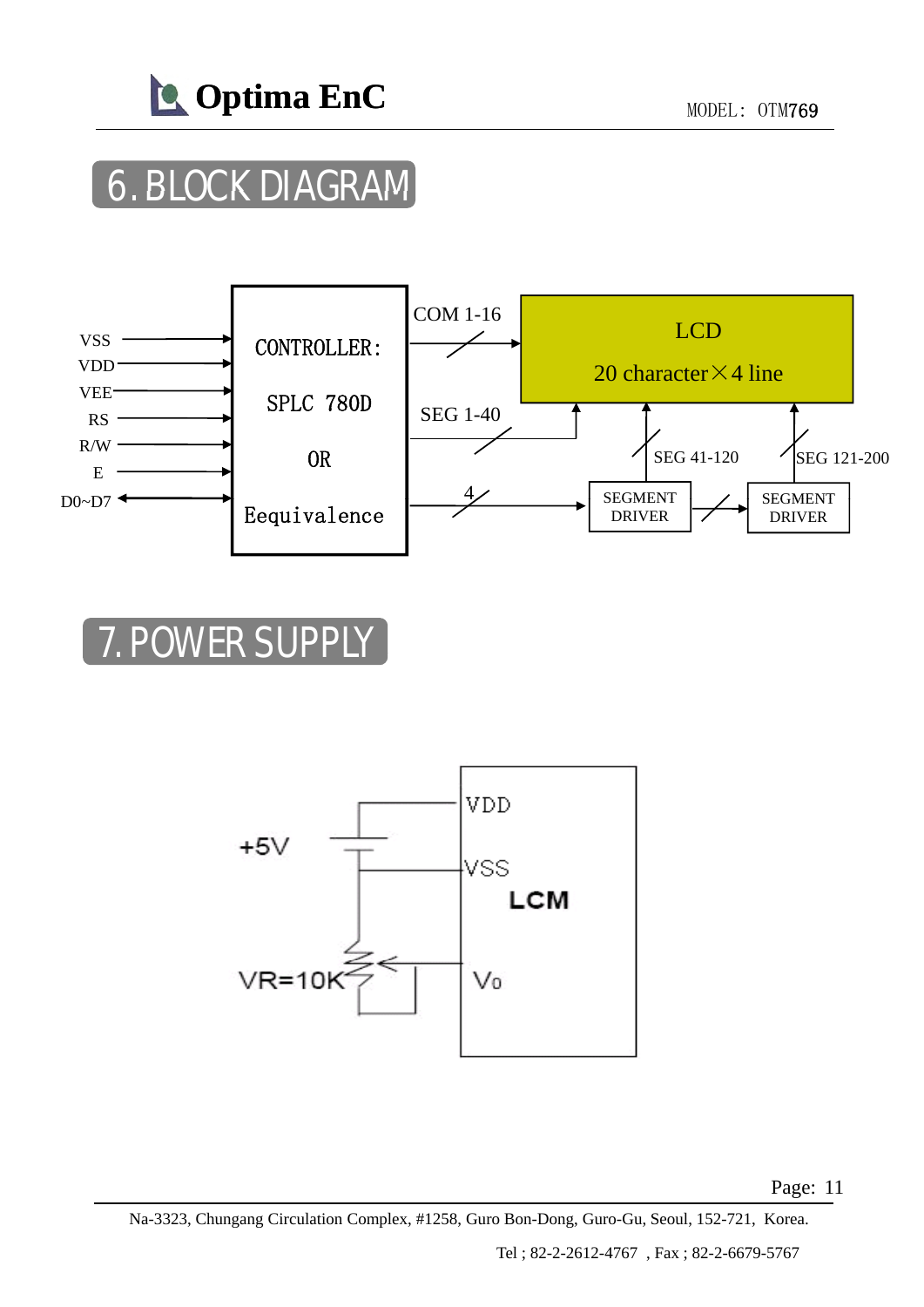

### 8. TIMING DIAGRAM

### • WRITE OPERATION



### • READ OPERATION

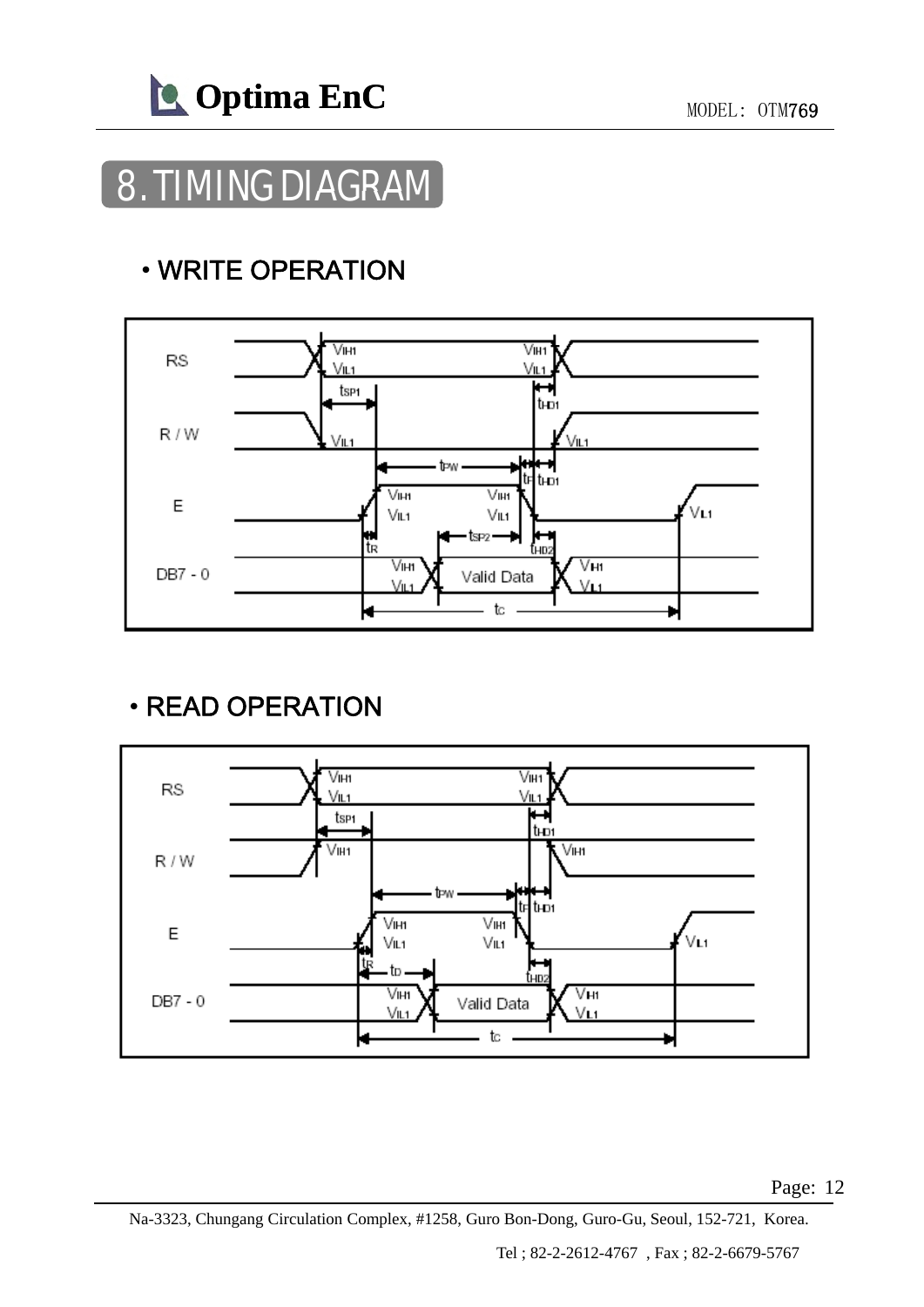

# 9. AC CHARACTERISTICS

#### • **WRITE MODE**

|                    |                  | Limit                    |                          |    | <b>Test Condition</b> |                  |
|--------------------|------------------|--------------------------|--------------------------|----|-----------------------|------------------|
| Characteristics    | Symbol           | Min.                     | Max.<br>Typ.             |    |                       |                  |
| E Cycle Time       | tc               | 1000                     | ٠                        | -  | ns                    | Pin E            |
| E Pulse Width      | tew              | 450                      | ٠                        | -  | ns                    | Pin E            |
| E Rise/Fall Time   | tr, tr           | $\overline{\phantom{a}}$ | $\overline{\phantom{a}}$ | 25 | ns                    | Pin E            |
| Address Setup Time | tse1.            | 60                       | ٠                        | ٠  | ns                    | Pins: RS, R/W, E |
| Address Hold Time  | the <sub>1</sub> | 20                       | ٠                        | ٠  | ns                    | Pins: RS, R/W, E |
| Data Setup Time    | tse2             | 195                      | ٠                        | ۰  | ns                    | Pins: DB7 - 0    |
| Data Hold Time     | Ъюz              | 10                       | ٠                        | -  | ns                    | Pins: DB7 - 0    |

### • **READ MODE READ**

|                        | Symbol           |                          | Limit                    |      |      |                       |  |
|------------------------|------------------|--------------------------|--------------------------|------|------|-----------------------|--|
| Characteristics        |                  | Min.                     | Typ.                     | Max. | Unit | <b>Test Condition</b> |  |
| E Cycle Time           | tc               | 1000                     | $\overline{\phantom{a}}$ | ٠    | ns   | Pin E                 |  |
| E Pulse Width          | tw               | 450                      | $\overline{\phantom{a}}$ | -    | ns   | Pin E                 |  |
| E Rise/Fall Time       | tr, tr           | $\overline{\phantom{a}}$ |                          | 25   | ns   | Pin E                 |  |
| Address Setup Time     | tser             | 60                       |                          | ٠    | ns   | Pins: RS, R/W, E      |  |
| Address Hold Time      | thos             | 20                       | $\overline{\phantom{0}}$ | ٠    | ns   | Pins: RS, R/W, E      |  |
| Data Output Delay Time | to               | ۰                        | $\overline{\phantom{a}}$ | 360  | ns   | Pins: DB7 - 0         |  |
| Data hold time         | t <sub>HD2</sub> | 5.0                      |                          | -    | ns   | Pin DB7 - 0           |  |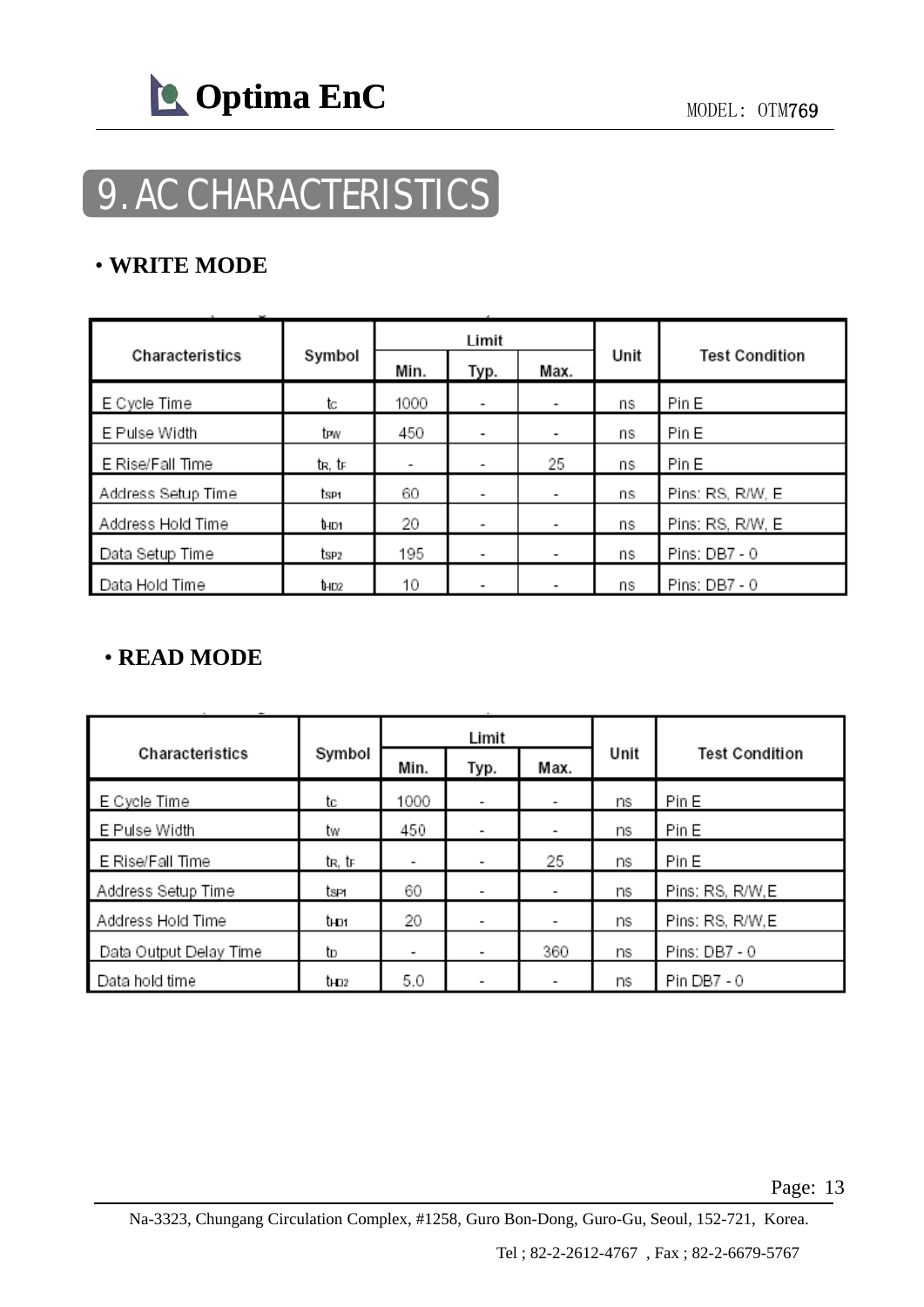

# 10. INITIALIZATION SEQUENCE

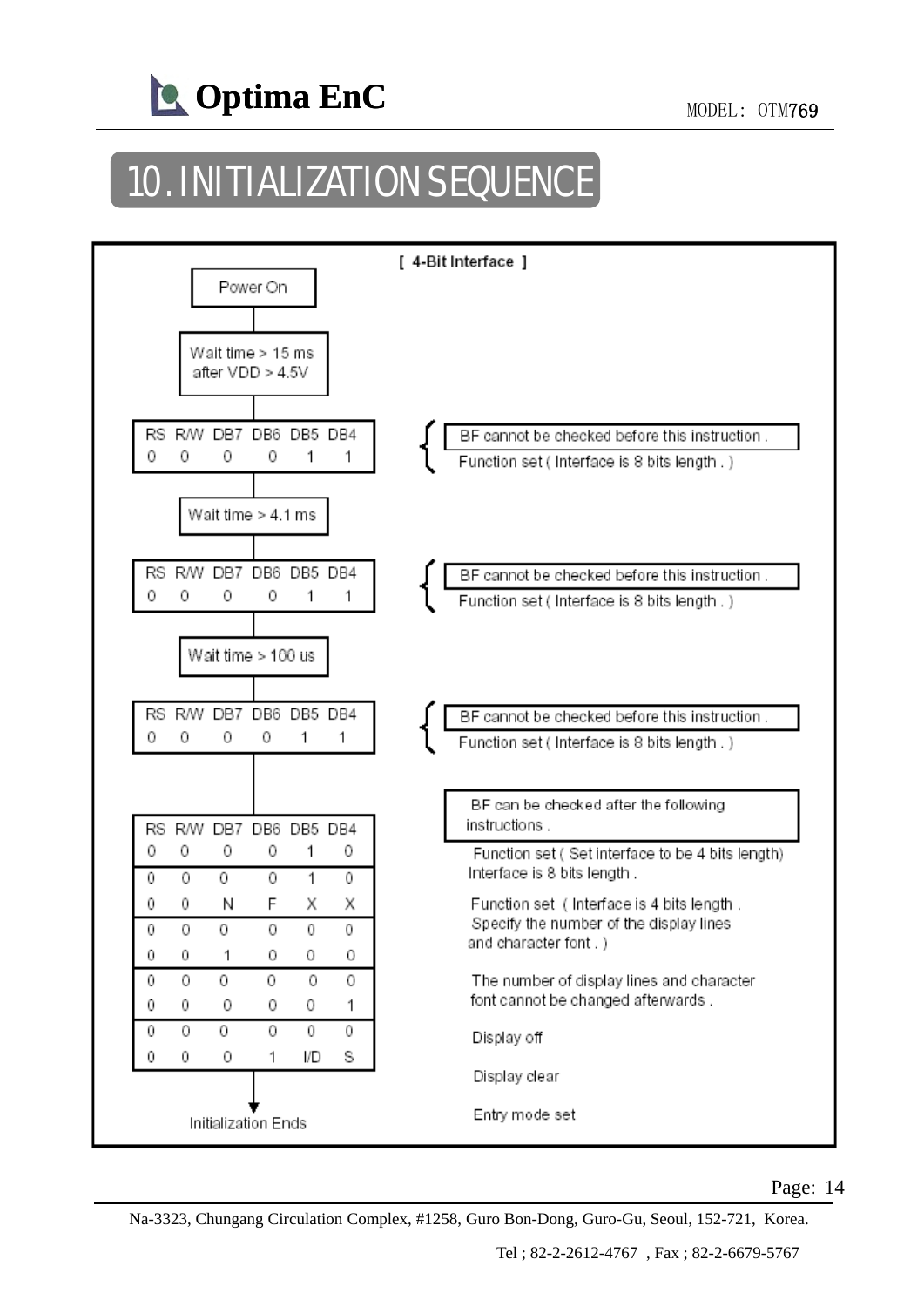

# 11. INSTRUCTION SET

| <b>COMMAND</b>                                     | <b>COMMAND CODE</b>                                                                                                                                                                                                                                                                           |                |                |                  |                |                |                               |                | <b>COMMAND CODE</b>                                                                                                                                                                              | E-CYCLE                                                                                                                                       |                                                       |                            |
|----------------------------------------------------|-----------------------------------------------------------------------------------------------------------------------------------------------------------------------------------------------------------------------------------------------------------------------------------------------|----------------|----------------|------------------|----------------|----------------|-------------------------------|----------------|--------------------------------------------------------------------------------------------------------------------------------------------------------------------------------------------------|-----------------------------------------------------------------------------------------------------------------------------------------------|-------------------------------------------------------|----------------------------|
|                                                    |                                                                                                                                                                                                                                                                                               |                |                |                  |                |                | RSR/WDB7DB6DB5DB4DB3DB2DB1DB0 |                |                                                                                                                                                                                                  |                                                                                                                                               |                                                       | $\mathsf{f_{osc}}$ =250KHz |
| <b>SCREEN</b><br><b>CLEAR</b>                      | 0                                                                                                                                                                                                                                                                                             | $\overline{0}$ | $\mathbf 0$    | $\overline{0}$   | $\overline{0}$ | $\overline{0}$ | $\mathbf 0$                   | $\overline{0}$ | $\mathbf 0$                                                                                                                                                                                      | $\mathbf{1}$                                                                                                                                  | Screen Clear, Set AC to 0<br><b>Cursor Reposition</b> | 1.64ms                     |
| <b>CURSOR</b><br><b>RETURN</b>                     | 0                                                                                                                                                                                                                                                                                             | $\overline{0}$ | $\overline{0}$ | $\overline{0}$   | $\overline{0}$ | $\overline{0}$ | $\mathbf 0$                   | $\overline{0}$ | 1                                                                                                                                                                                                | $\star$                                                                                                                                       | DDRAM AD=0, Return,<br><b>Content Changeless</b>      | 1.64ms                     |
| <b>INPUT SET</b>                                   | $\Omega$                                                                                                                                                                                                                                                                                      | $\mathbf 0$    | $\overline{0}$ | $\overline{0}$   | $\overline{0}$ | $\overline{0}$ | $\Omega$                      | $\mathbf{1}$   | I/D                                                                                                                                                                                              | S                                                                                                                                             | Set moving direction of cursor<br>Appoint if move     | 40us                       |
| <b>DISPLAY</b><br><b>SWITCH</b>                    | $\Omega$                                                                                                                                                                                                                                                                                      | $\overline{0}$ | $\overline{0}$ | $\overline{0}$   | $\overline{0}$ | $\overline{0}$ | 1                             | D              | $\mathsf C$                                                                                                                                                                                      | B                                                                                                                                             | \$et display on/off,cursor on/off,<br>blink on/off    | 40us                       |
| <b>SHIFT</b>                                       | $\Omega$                                                                                                                                                                                                                                                                                      | $\overline{0}$ | $\overline{0}$ | $\overline{0}$   | $\overline{0}$ | $\mathbf{1}$   | S/C                           | R/L            | $\star$                                                                                                                                                                                          | $\star$                                                                                                                                       | Remove cursor and whole<br>display, DDRAM changeless  | 40us                       |
| <b>FUNCTION</b><br><b>SET</b>                      | $\overline{0}$                                                                                                                                                                                                                                                                                | $\overline{0}$ | $\overline{0}$ | $\overline{0}$   | 1              | <b>DL</b>      | N                             | F              | $\star$                                                                                                                                                                                          | $\star$                                                                                                                                       | Set DL, display line, font                            | 40us                       |
| <b>CGRAM</b><br>AD SET                             | $\overline{0}$                                                                                                                                                                                                                                                                                | $\overline{0}$ | $\overline{0}$ | 1<br><b>ACG</b>  |                |                |                               |                |                                                                                                                                                                                                  |                                                                                                                                               | Set CGRAM AD,<br>send receive data                    | 40us                       |
| <b>DDRAM</b><br>AD SET                             | $\overline{0}$                                                                                                                                                                                                                                                                                | 0              | 1              | <b>ADD</b>       |                |                |                               |                |                                                                                                                                                                                                  |                                                                                                                                               | Set DDRAM AD,<br>send receive data                    | 40us                       |
| <b>BUSY/AD</b><br><b>READ CT</b>                   | $\Omega$                                                                                                                                                                                                                                                                                      | 1              | <b>BF</b>      | <b>AC</b>        |                |                |                               |                |                                                                                                                                                                                                  |                                                                                                                                               | Executing internal function,<br>reading AD of CT      | 40us                       |
| <b>CGRAM/</b><br><b>DDRAM</b><br><b>DATA WRITE</b> | 1                                                                                                                                                                                                                                                                                             | $\overline{0}$ |                |                  |                |                | <b>DATA WRITE</b>             |                |                                                                                                                                                                                                  | Write data from CGRAM or<br><b>DDRAM</b>                                                                                                      | 40us                                                  |                            |
| <b>CGRAM/</b><br><b>DDRAM</b><br>DATA READ         | 1                                                                                                                                                                                                                                                                                             | 1              |                | <b>DATA READ</b> |                |                |                               |                |                                                                                                                                                                                                  |                                                                                                                                               | Read data from CGRAM or<br><b>DDRAM</b>               | 40us                       |
|                                                    | I/D=1: Increment Mode; I/D=0: Decrement Mode<br>S=1: Shift<br>S/C=1: Display Shift; S/C=0: Cursor Shift<br>R/L=1: Right Shift; R/L=0: Left Shift<br>DL=1: 8D DL=0: 4D<br>N=1: 2R<br>$N=0:1R$<br>F=1: 5x10 Style; F=0: 5x7 Style<br>BF=1: Execute Internal Function;<br>BF=0: Command Received |                |                |                  |                |                |                               |                | DDRAM: Display data RAM<br><b>CGRAM: Character</b><br><b>Generator RAM</b><br><b>ACG: CGRAM AD</b><br>ADD: DDRAM AD & Cursor<br><b>AD</b><br>AC: Address counter for<br><b>DDRAM &amp; CGRAM</b> | E-cycle<br>changing<br>with main<br>frequency.<br>Example:<br>If fcp or<br>$\textsf{ff}_{\text{osc}}$ =270KHz<br>40us x<br>250/270<br>$=37us$ |                                                       |                            |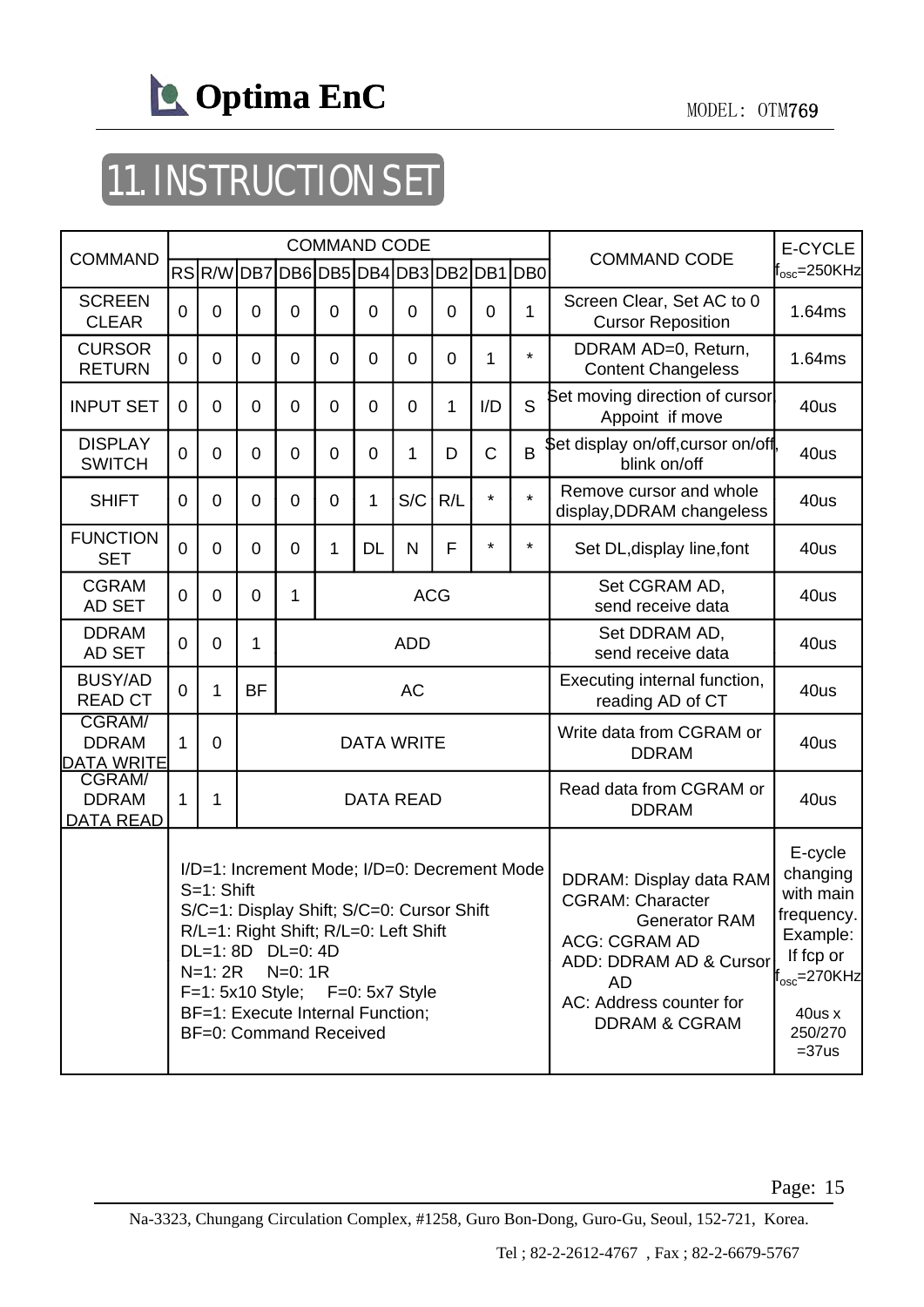

# 12. FONT TABLE

| b7-<br>b <sub>4</sub><br>b3<br>$-b0$ | 0000                      | 0010                | 0011                            | 0100                    | 0101                                    | 0110                              | 0111                  | 1010                    | 1011                            | 1100                               | 1101                             | 1110                       | 1111            |
|--------------------------------------|---------------------------|---------------------|---------------------------------|-------------------------|-----------------------------------------|-----------------------------------|-----------------------|-------------------------|---------------------------------|------------------------------------|----------------------------------|----------------------------|-----------------|
| 0000                                 | CG<br>RAM<br>$\mathbf 1$  |                     | Ø                               | ā                       | P                                       | $\overline{\mathbf{u}}_{\bullet}$ | P                     |                         | -----                           | Ş                                  | ---<br><b>HILL</b><br><b>HH</b>  | œ                          | ۲Ĵ              |
| 0001                                 | (2)                       | i                   | <u>1</u>                        | - 1<br>i−'i             | - -<br>Q                                | "≕,                               | 식                     | Ω,                      | Ţ                               | $\overline{\mathbf{m}}$<br>्रो     | $\mathcal{C}_{\mathcal{A}}$<br>i | . .<br>æ                   | гŀ              |
| 0010                                 | (3)                       | π                   | ---<br>Ŧ                        | E<br>ł                  | Ē<br>F                                  | h<br>ï                            | ļ.                    | r                       | п<br>$\blacksquare$<br>ď        | I<br>f,<br>$\mathcal{F}$           | $\mathbb{R}^2$                   | Æ                          | €               |
| 0011                                 | (4)                       | 菲                   | Ŧ<br>п<br>۰.                    | ╍<br>▄                  |                                         | - 1<br>ī<br>$\blacksquare$        | $\blacksquare$<br>- - | <u>j</u>                | ņ                               | ---<br>-----<br>i                  | 弫<br>┲                           | æ,                         | ŵΡ              |
| 0100                                 | (5)                       | ¢                   | d                               | þ<br>Ĺ                  | j                                       | <u>сі</u>                         | t<br>$\blacksquare$   | $\mathbf{r}_\mathrm{a}$ | -----<br>į<br>min               | <br> -                             | <u>†2</u>                        | Ļ.                         | Ω               |
| 0101                                 | (6)                       | H<br>×.<br>J.<br>88 | <b>----</b><br>8. <u>.</u><br>Ē | į.,                     | l<br>İ                                  | g56                               | W                     | 88                      | 刁                               | $\Phi$                             | <u>]</u>                         | ---<br>Œ                   | Å<br>ŀ          |
| 0110                                 | (7)                       | Š.                  | т<br>٠<br>ŧ,                    | تتضير<br>j.             | Ų                                       | --<br>Ť<br>▬                      | ار ا                  | --<br>—-- j<br>a.       | 芀                               | ---<br>-----                       | ----<br>mğ<br>. <del>. .</del>   | ш<br>Ø                     | T<br>i — 1 s    |
| 0111                                 | CG<br>RAM<br>(8)          | 7                   | ----<br>J.<br>$\mathbf{f}$      | --<br>---               | į<br>Ļ,                                 | g                                 | <u>i, i</u>           | P                       | ;<br>ᅻ                          | <br>×                              | $\overline{\phantom{a}}$<br>ņ    | IJ,<br>---                 | Ţμ              |
| 1000                                 | CG<br>RAM<br>$\mathbf{1}$ | $\vec{r}$           | ---<br>Ŧ<br>ļ.<br>ý             | i                       | Η<br>Ê,                                 | ŀ<br>--<br>Ι                      | ×                     | ď                       | .''i<br>$\mathbf{e}^\mathbf{r}$ | ēķ<br>Æ.                           | $\overline{\mathbf{J}}$<br>ſ     | $\mathcal{F}% _{0}$        | σ.              |
| 1001                                 | (2)                       | Ţ                   | û<br>$\mathbf{r}^{\mathbf{r}}$  | I                       | $\mathbf{I}_{\mathbf{q}^{\prime}}$<br>Ĵ | J.                                | W                     | <u>ety</u>              | Ţ                               | $\overline{\mathbf{J}}$            | <u>ii,</u>                       | -:                         | i<br>j          |
| 1010                                 | (3)<br>$\mathcal{Y}$      | ÷                   | x<br>8                          | ---<br>Ţ.               | ----<br><u> 1 — 1 1 </u>                | ٠<br>Ĵ<br>۰.                      | <u>ру:</u>            | ---<br>ΞĽ.              | <b>TETEL</b><br>ww              | i                                  | Ŀ                                | $\blacksquare$<br>Ï<br>آبي | Ţ.              |
| 1011                                 | (4)                       |                     | 8<br>þ,                         | K<br>$\blacksquare$     | I                                       | $\overline{\mathbb{R}}$           | $\overline{\vec{z}}$  | 球                       | Ţ                               | į                                  | <u>n</u>                         | ×                          | Fi              |
| 1100                                 | (5)                       | þ,                  | $\mathbf{r}$<br>п<br>۰.,        |                         | Ķ                                       | <u>]</u>                          | j                     | Þ                       | <br>$\mathbb{Z}^1$              | ----;<br>$\mathbf{r}^{\mathbf{r}}$ | ņ                                | ¢                          | P               |
| 1101                                 | (6)                       | -----               | ----<br>----                    | M                       | <u>n</u>                                | P                                 | <u>ን</u>              | <u>.</u>                | 77<br>УR,                       | $\sigma_{\rm{th}}$<br>П            | <br>ê,<br>---                    | t.                         | ٠<br>,,,,,<br>٠ |
| 1110                                 | (7)                       | н.                  | ▬<br>$\mathcal{P}$              | N                       | 75                                      | <u>l''i</u>                       | ÷                     | 3                       | Ť.                              | --!--<br>$\overline{1}$            | $\sqrt{s}$                       | ---<br>ŀ٦                  |                 |
| 1111                                 | CG<br>RAM<br>8)           | $\mathcal{L}$       | - 77<br>Ź,                      | ш<br>Ì<br>$\frac{1}{2}$ | ----                                    | <u>іДі</u>                        | ÷                     | 88 j<br>$\blacksquare$  | ÷,<br>Ĵ.<br>⊷″                  | -----<br>н<br>52<br>▬              | H                                | . .<br>Ö                   | <b>THE</b>      |

Page: 16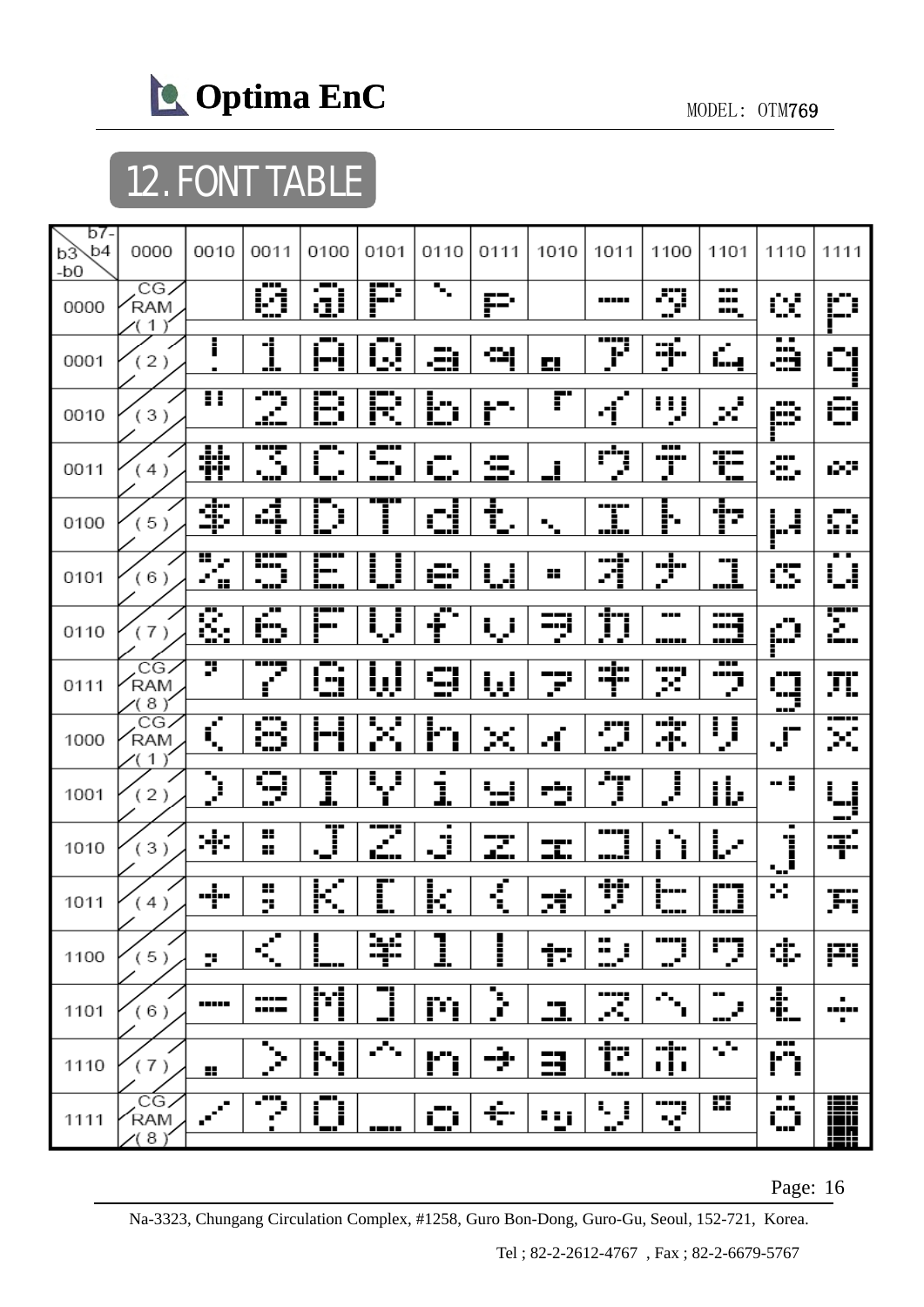

## 13. QUALITY ASSURANCE

- 13.1.1 Temperature and Humidity(Ambient Temperature) Temperature :  $20 \pm 5^{\circ}$  C Humidity :  $65 \pm 5\%$
- 131.1.2 Operation

Unless specified otherwise, test will be conducted under function state.

13.1.3 Container

Unless specified otherwise, vibration test will be conducted to the product itself without putting it in a container.

13.1.4 Test Frequency

In case of related to deterioration such as shock test.It will be conducted only once.

| No.                     | <b>Parameter</b>                                | <b>Conditions</b>                                                                                                                              | <b>Regulations</b> |
|-------------------------|-------------------------------------------------|------------------------------------------------------------------------------------------------------------------------------------------------|--------------------|
| $\mathbf{1}$            | <b>High Temperature Operating</b>               | $70\pm2$ °C                                                                                                                                    | Note 3             |
| $\mathbf{2}$            | <b>Low Temperature Operating</b>                | $-20 \pm 2$ °C                                                                                                                                 | Note 3             |
| 3                       | <b>High Temperature Storage</b>                 | $80\pm2\degree$                                                                                                                                | Note 3             |
| $\overline{\mathbf{4}}$ | <b>Low Temperature Storage</b>                  | $-30\pm2$ C                                                                                                                                    | Note 3             |
| 5                       | <b>Vibration Test</b><br>(Non-operation state)  | Total fixed amplitude: 1.5mm<br>Vibration Frequency : $10 \sim 55$ Hz<br>One cycle 60 seconds to 3 directions<br>of X.Y.Z. for each 15 minutes | Note 3             |
| 6                       | <b>Damp Proof Test</b><br>(Non-operation state) | 40 °C ± 2 °C, 90~95% RH, 96h                                                                                                                   | Note $1,2$         |
| 7                       | <b>Shock Test (Non-operation</b><br>state)      | To be measured after dropping from<br>60cm high once concrete surface in<br>packing state                                                      | Note 3             |

#### 13.1.5 Test Method

Note 1: Returned under normal temperature and humidity for 4 hrs.

Note 2: No dew condensation to be observed.

Note 3: No change on display and in operation under the test condition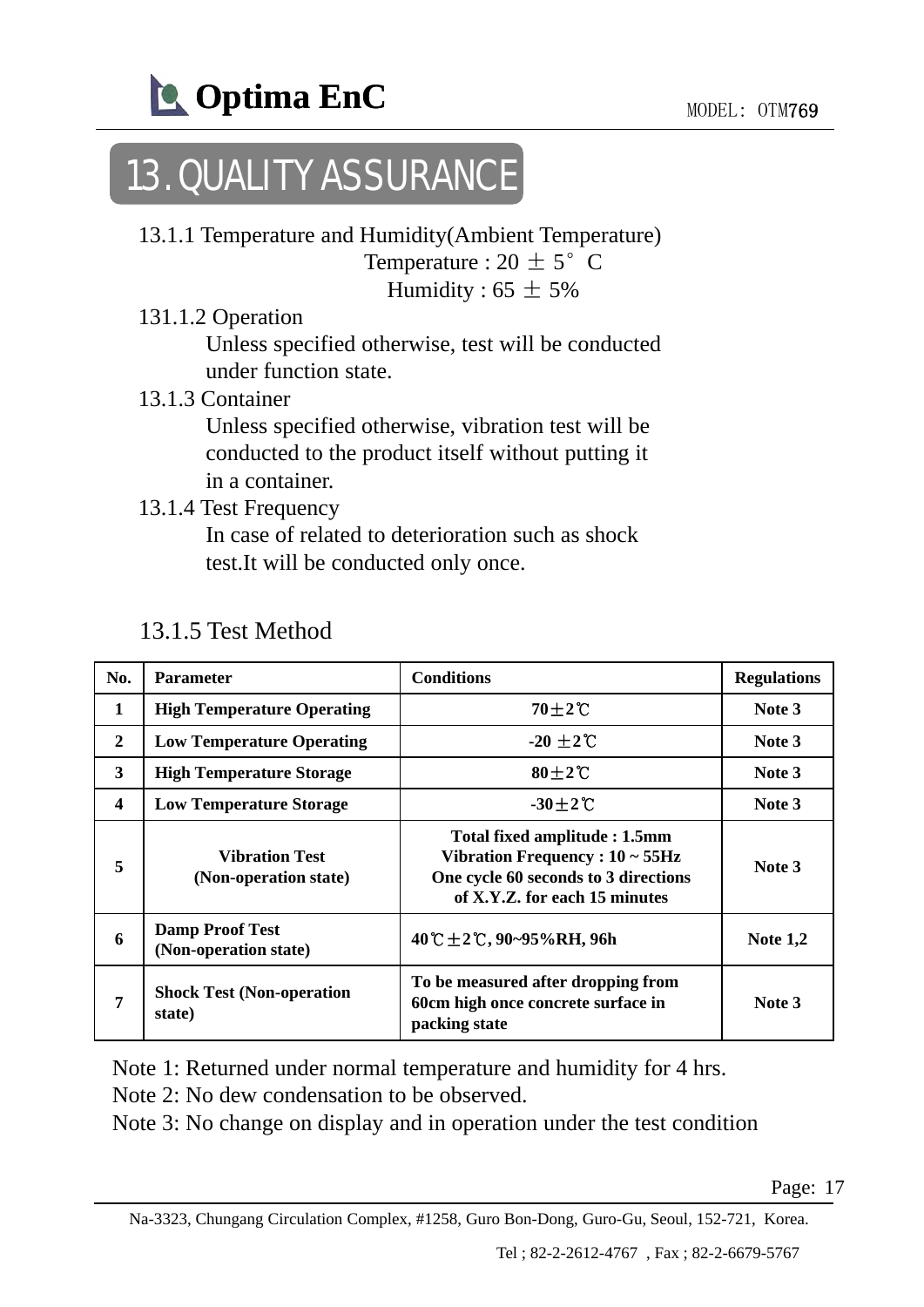

### **13.2Inspection condition**

13.2.1 Inspection conditions

The LCD shall be inspected under 40W white fluorescent light.



### 13.2.2 Definition of applicable Zones 13.2.2 Definition of applicable



A : Display Area B: Non-Display Area

Page: 18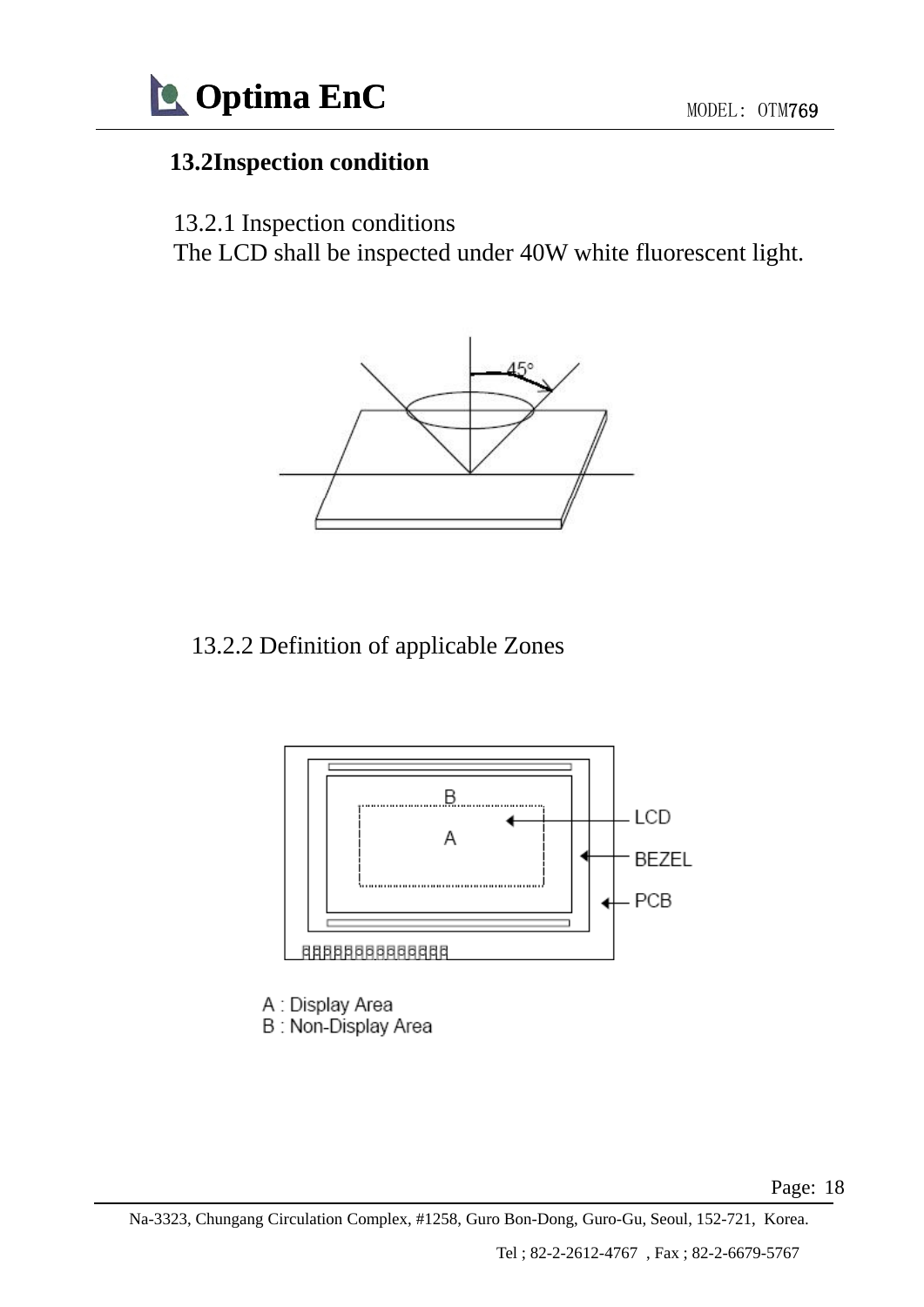

### 13.2.3 Inspection Parameters

| No. | Parameter                                  | Criteria                                                                                                                                                                                                                                                                                                                                                                                       |  |  |  |  |  |
|-----|--------------------------------------------|------------------------------------------------------------------------------------------------------------------------------------------------------------------------------------------------------------------------------------------------------------------------------------------------------------------------------------------------------------------------------------------------|--|--|--|--|--|
| 1   | Black or White spots                       | Acceptable<br>Class<br>Zone<br>AQL<br>number<br>Of<br>Level<br>Defects<br>Α<br>В<br><b>Dimension</b><br>D < 0.15<br>*<br>*<br>4<br>4<br>$0.15 \leq D < 0.2$<br>Minor<br>2.5<br>$\overline{2}$<br>$\overline{2}$<br>$0.2 \le D \le 0.25$<br>0<br>$D \leq 0.3$<br>$D = (Long + Short)/2$<br>*: Disregard                                                                                         |  |  |  |  |  |
| 2   | Scratch,<br>Substances                     | Class<br>Acceptable<br>Zone<br>AQL<br>number<br>Of<br>Level<br>Y(mm)<br>X (mm̀)<br>B<br>Defects<br>Α<br>$0.04 \ge W$<br>*<br>$\ast$<br>$\ast$<br>$0.06 \geq W$<br>4<br>$3.0 \geq L$<br>4<br>Minor<br>2.5<br>$\overline{2}$<br>$\overline{\overline{3}}$<br>$2.0 \geq L$<br>$0.08 \ge W$<br>0<br>0.1 < W<br>1<br>X: Length Y: Width<br>*: Disregard<br>Total defects should not exceed 4/module |  |  |  |  |  |
| 3   | Air Bubbles<br>(between glass & polarizer) | Zone<br>Acceptable<br>Class<br>AQL<br>of<br>number<br>Level<br>Α<br>B<br>Defects<br>Dimension<br>$D \leq 0.15$<br>$\ast$<br>宋.<br>Minor<br>2.5<br>2<br>$0.15 < D \le 0.25$<br>*.<br>0<br>0.25 < D<br>1<br>∗ : Disregard<br>Total defects shall not excess 3/module.                                                                                                                            |  |  |  |  |  |
| 4   | Uniformity of Pixel                        | (1) Pixel shape (with Dent)<br>$-0.152$                                                                                                                                                                                                                                                                                                                                                        |  |  |  |  |  |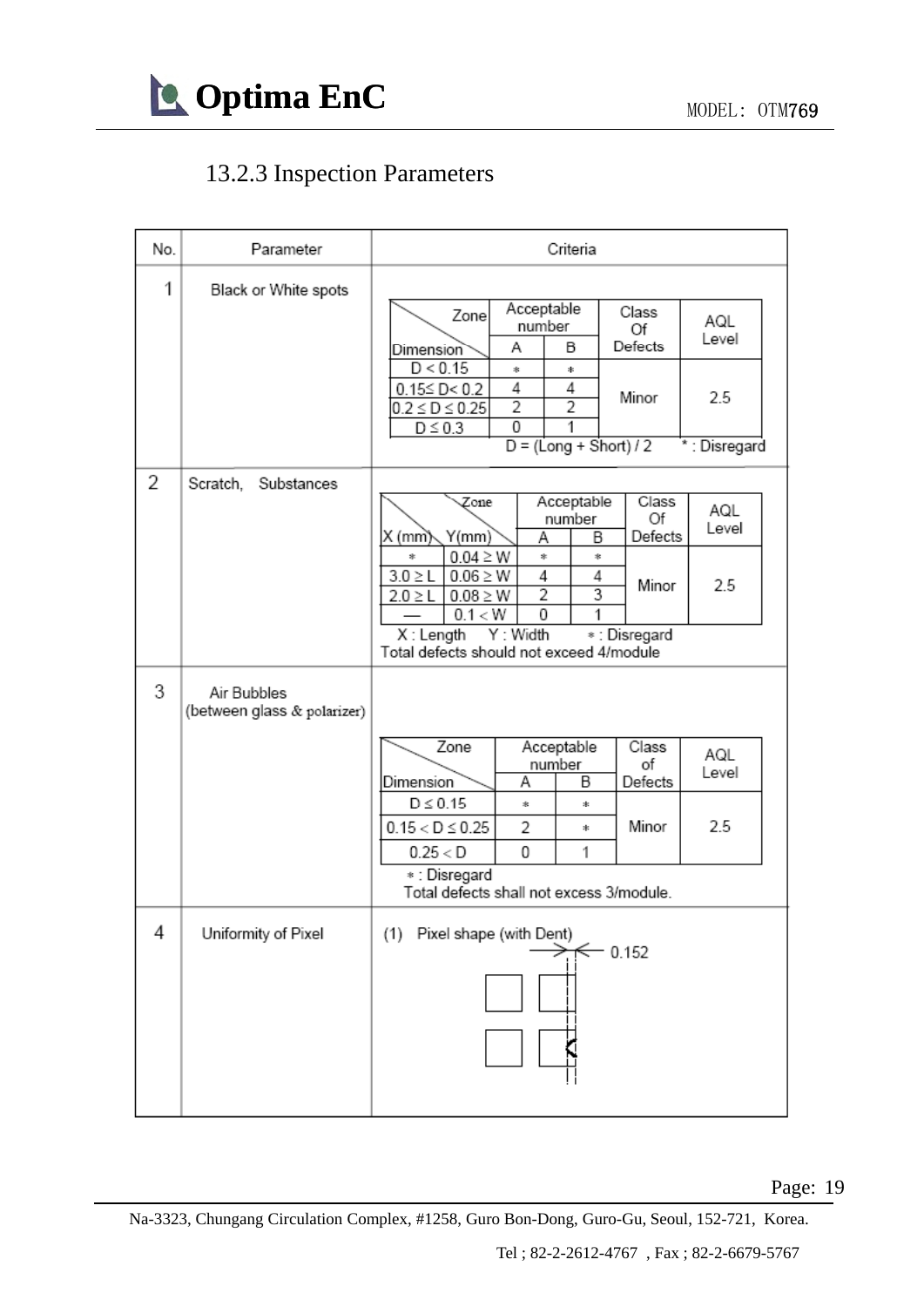

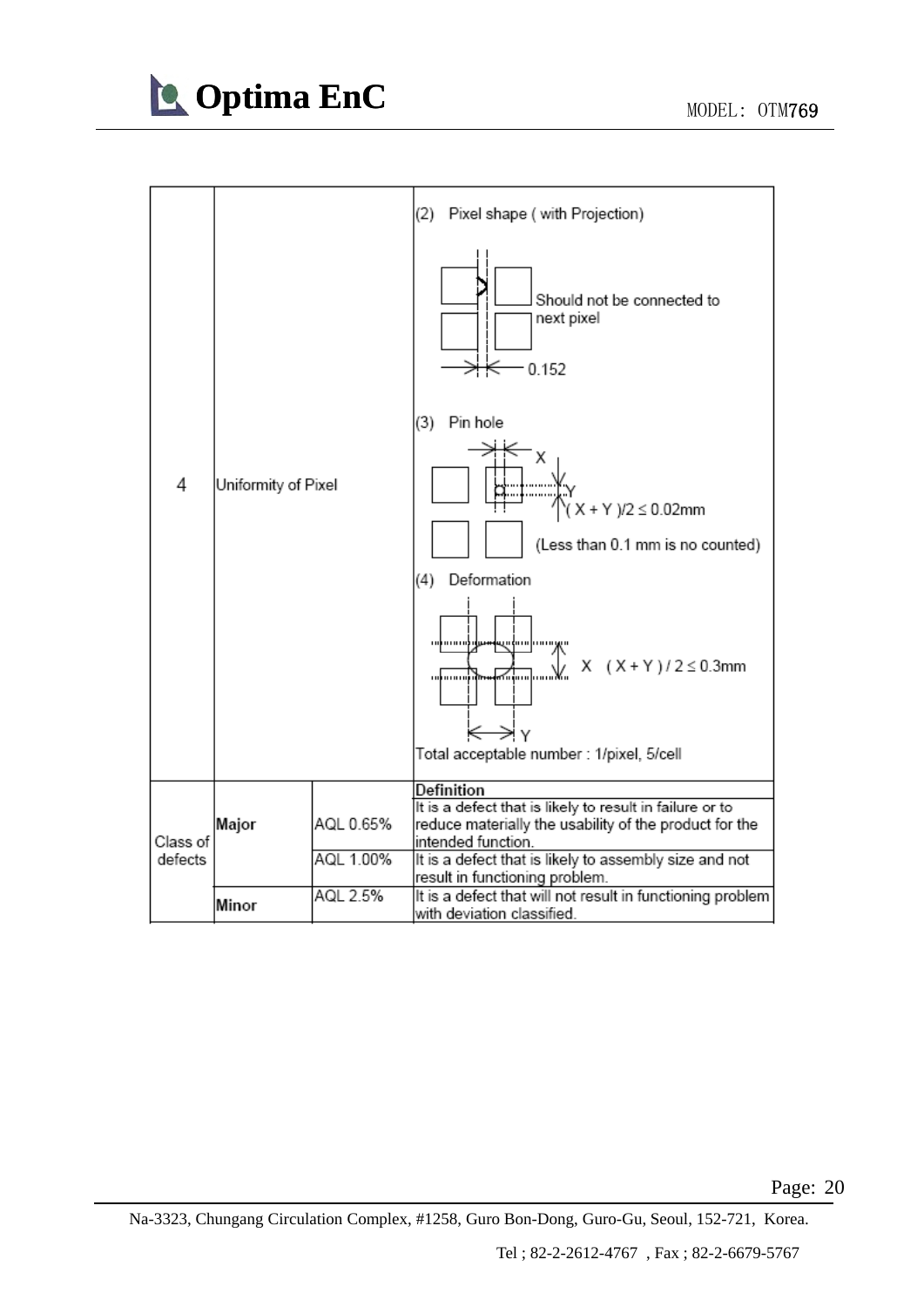

## **14. OUTLINE DRAWING**

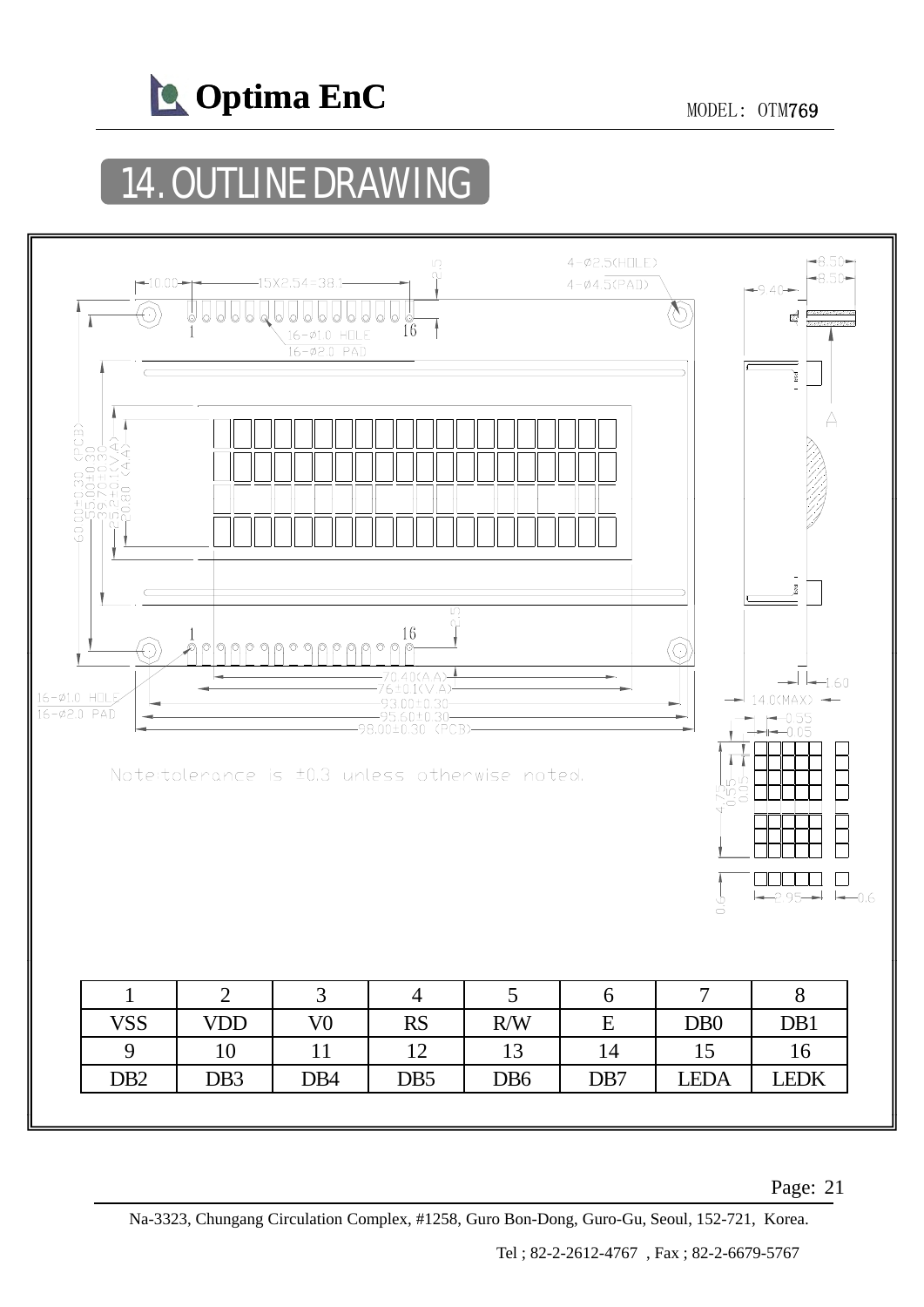

# 15. INTERFACE

| PIN NO.        | <b>SYMBOL</b>               | <b>DESCRIPTION</b>                                   | <b>FUNCTION</b>                                             |
|----------------|-----------------------------|------------------------------------------------------|-------------------------------------------------------------|
| 1              | <b>VSS</b>                  | <b>GROUND</b>                                        | 0V(GND)                                                     |
| $\overline{2}$ | <b>VDD</b>                  | POWER SUPPLY FOR LOGIC<br><b>CIRCUIT</b>             | $+5V$                                                       |
| 3              | V <sub>0</sub>              | <b>LCD CONTRAST</b><br><b>ADJUSTMENT</b>             |                                                             |
| 4              | <b>RS</b>                   | <b>INSTRUCTION/DATA</b><br><b>REGISTER SELECTION</b> | $RS = 0$ : INSTRUCTION REGISTER<br>$RS = 1$ : DATA REGISTER |
| 5              | R/W                         | <b>READ/WRITE SELECTION</b>                          | $R/W = 0$ : REGISTER WRITE<br>$R/W = 1$ : REGISTER READ     |
| 6              | E                           | <b>ENABLE SIGNAL</b>                                 |                                                             |
| $\overline{7}$ | D <sub>B</sub> <sup>0</sup> |                                                      |                                                             |
| 8              | D <sub>B1</sub>             |                                                      |                                                             |
| 9              | D <sub>B2</sub>             |                                                      |                                                             |
| 10             | DB <sub>3</sub>             | <b>DATA BUS</b>                                      | 8 BIT: DB0-DB7                                              |
| 11             | D <sub>B4</sub>             |                                                      |                                                             |
| 12             | D <sub>B5</sub>             |                                                      |                                                             |
| 13             | DB <sub>6</sub>             |                                                      |                                                             |
| 14             | D <sub>B7</sub>             |                                                      |                                                             |
| 15             | <b>LEDA</b>                 | <b>SUPPLY VOLTAGE FOR</b><br>$LED+$                  | $+5V$                                                       |
| 16             | <b>LEDK</b>                 | SUPPLY VOLTAGE FOR LED-0V                            |                                                             |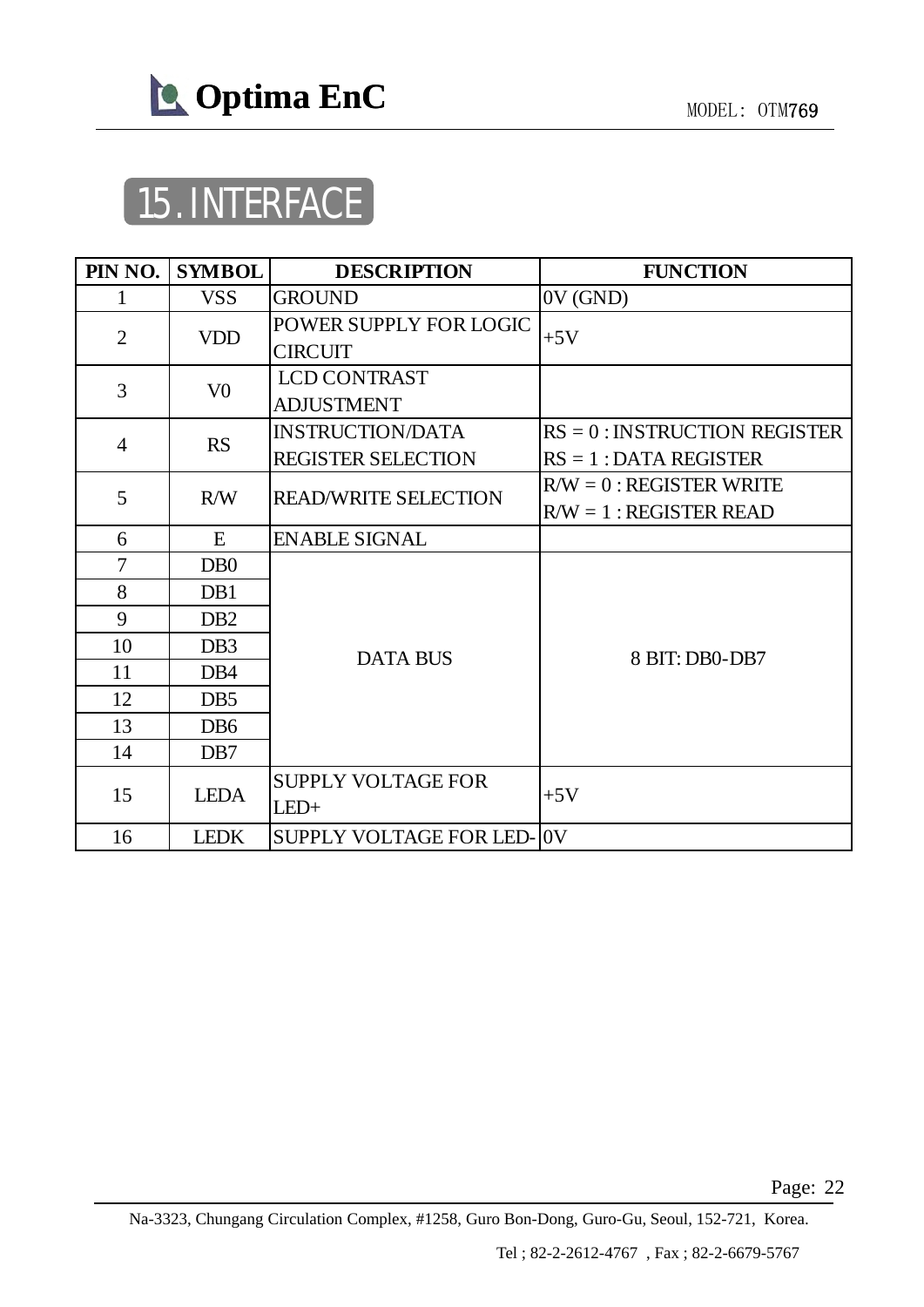

## 16. PACKAGE INFORMATION

A Box include 50pcs

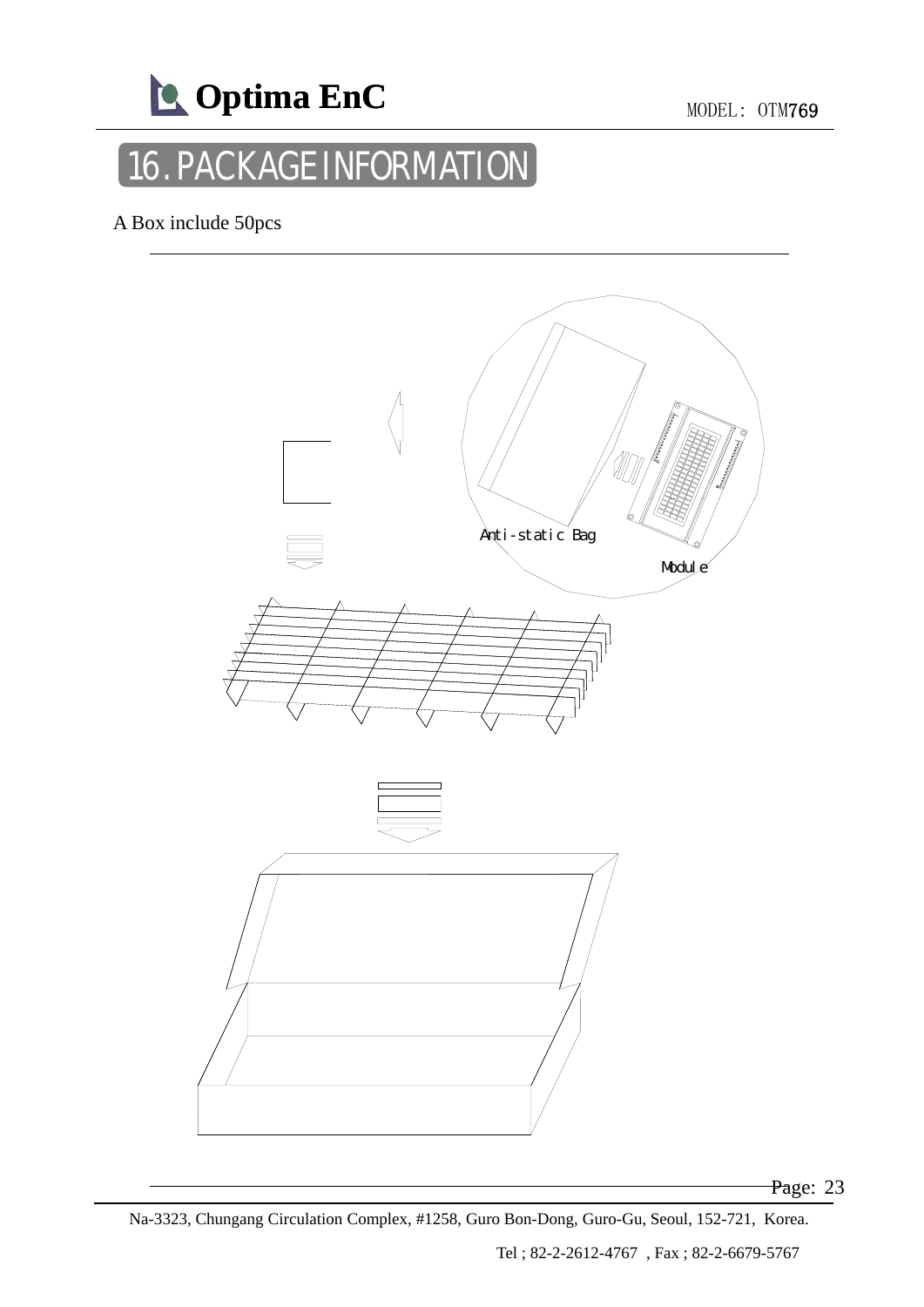

## 17. QC/QA PROCEDURE

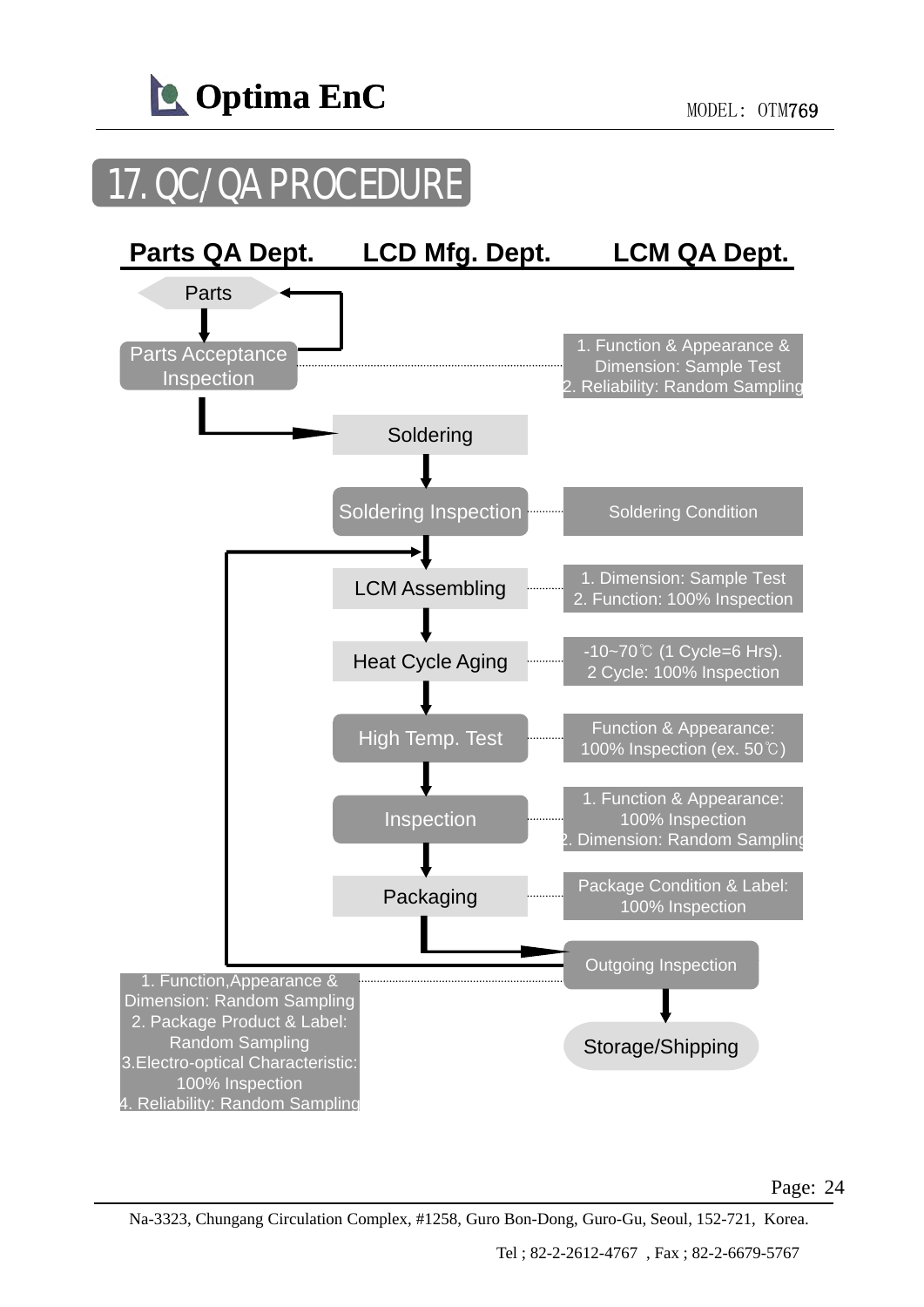

## **Handling Precautions**

#### 1. Limitation of Application:

Optrex products are designed for use in ordinary electronic devices such as business machines, telecommunications equipment,measurement devices and etc. Please handle the products with care. (see below)

Optrex products are not designed,intended ,or authorized for use in any application which the failure of the product could result in a situation where personal injury or death may occur . these applications include, but are not limited to . life-sustaining equipment,nuclear control devices , aerospace equipment , devices related to hazardous or flammable materials , etc.[If Buyer intends to purchase or use the Optrex Products for such unintended or unauthorized applications, Buyer must secure prior written consent to such use by a responsible officer of Optrex Corporation.]Should Buyer purchase or use Optrex Products for any such unintended or unauthorized application [ without such consent ].Buyer shall indemnify and hold Optrex and its officers. employees. subsidiaries, affiliates and distributors harmless against all claims, costs, damages and expenses , and reasonable attorney's fees,arising out of , directly or indirectly, any claim of personal injury or death associated with such unintended or unauthorized use, even if such claim alleges that Optrex was negligent regarding the design or manufacture of the part. 2.Industrial Rights and Patents

Optrex shall not be responsible for any infringement of industrial property rights of third parties in any country arising out of the application or use of Optrex products, except which directly concern the structure or production of such products

#### **No Press and Shock! Don't Swallow or Touch Liquid Crystal!**

### If pressure to LCD, orientation may be disturbed. LCD will broken by shock! Liquid Crystal may be leaked when display is broked. If it accidentally gets your hands, wash then with water! **Don't not Scratch! No DC Voltage to LCD!** DC Polarizer is a soft material and can easily be scratched. No! DC volrage or driveing higher than the specified voltage will reduce the lifetime of the LCD.

#### Page: 25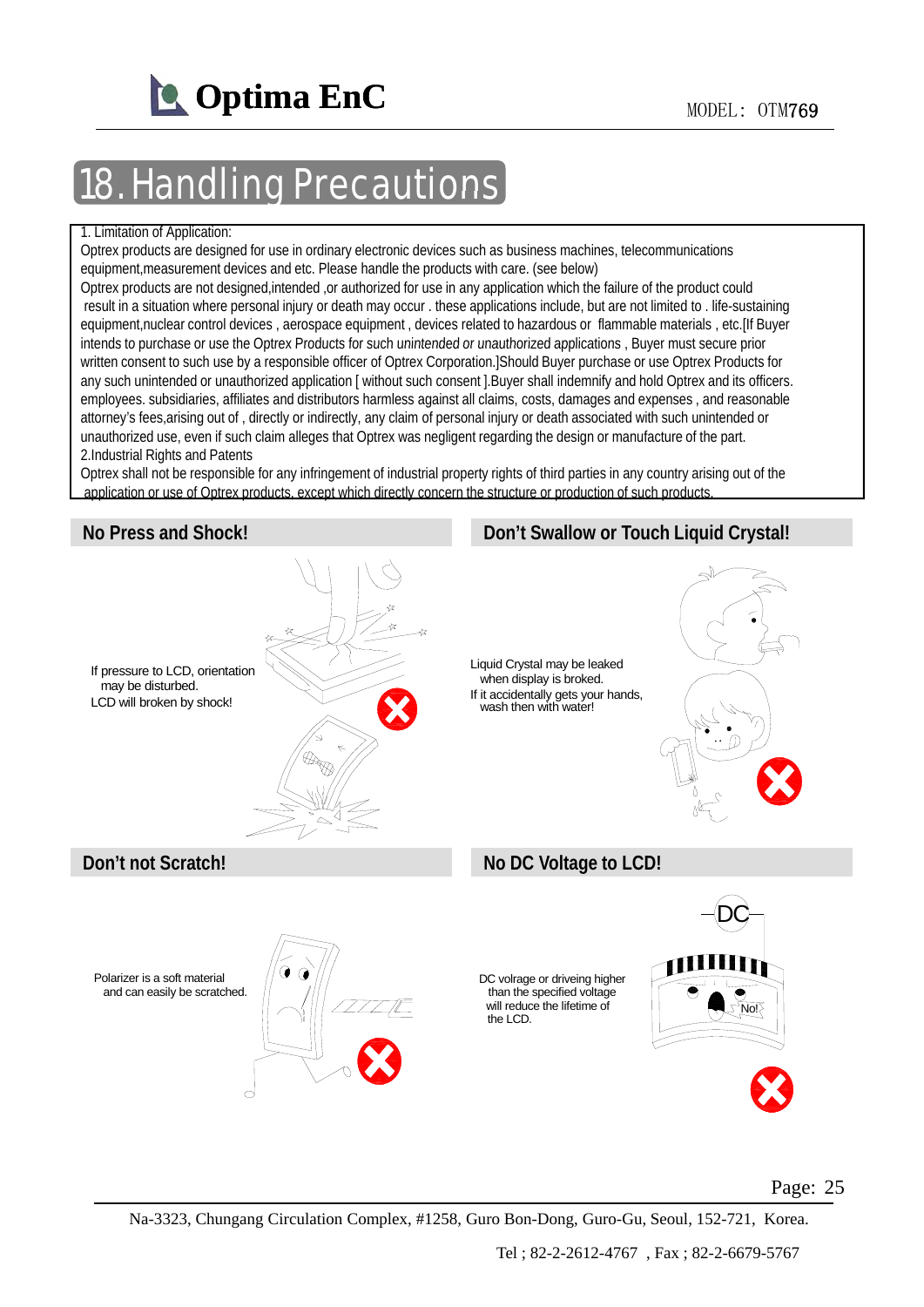



### Page: 26